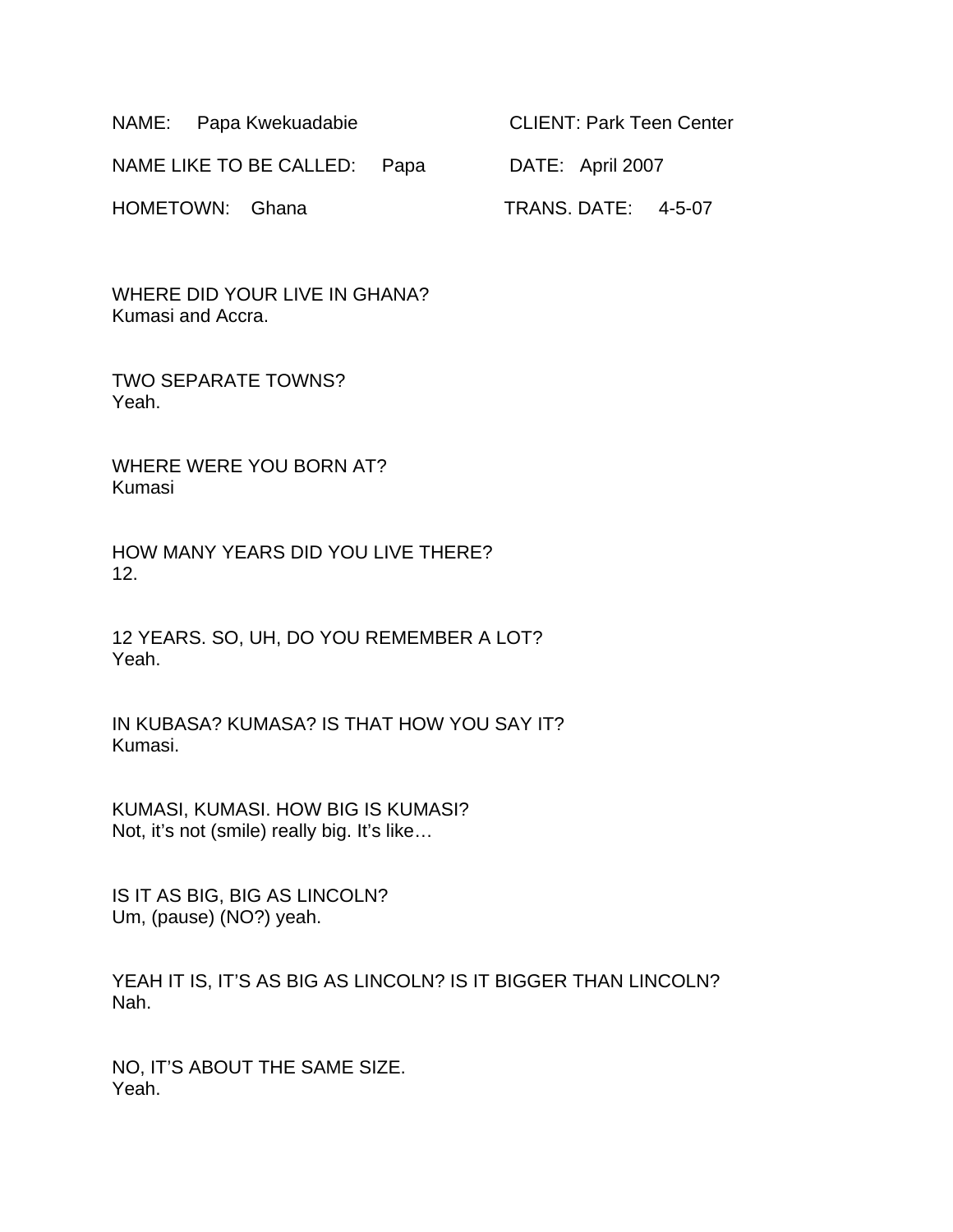SAME SIZE AS LINCOLN. WHAT LANGUAGE IS SPOKEN THERE? Tree.

TREE? Tree. T-w-i.

T-W-I. Yeah.

TREE. Tree, tr- tree.

TREE. I DON'T, I DON'T KNOW (SMILE) I DON'T KNOW IF I'LL BE ABLE TO FORM THAT SOUND. TREE. OK. UM, WHAT FAMILY LIVED NEXT TO YOU? My parents, and my brothers and sisters.

YOUR BROTHERS AND SISTERS? DID YOUR GRANDPARENTS LIVE CLOSE? No.

HOW FAR AWAY DID THEY LIVE? An hour drive.

ONE HOUR DRIVE? Yeah.

OK. UM, WHAT ABOUT UNCLES AND AUNTS? My uncle is staying with my grandma. And my aunt was in Milwaukee.

MILWAUKEE? IN AMERICA? Yeah.

UM, DID YOU HAVE ANY COUSINS? Yeah.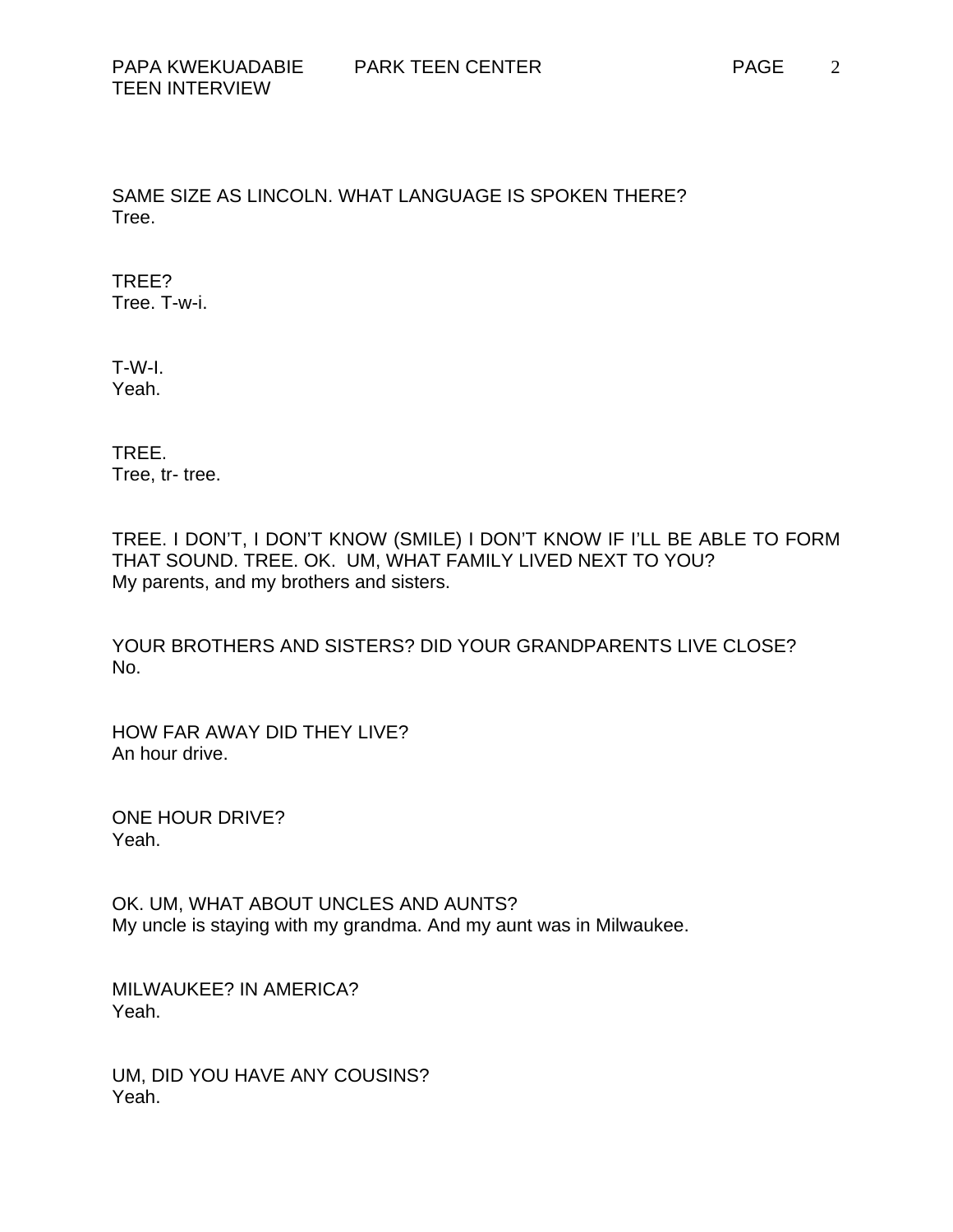#### WHERE DID THEY LIVE?

My uncle have two children, two boys. They live with him. And my auntie has one son who is in Milwaukee too.

MILWAUKEE TOO. SO YOUR GRANDPARENTS AND YOUR UNCLE, WITH YOUR COUSINS, LIVED ABOUT AN HOUR AWAY. Yeah.

UM, HOW OFTEN DID YOU SEE THEM? If my mom is going out to see them, and I will go with them. So sometimes she doesn't have time to go. So not very much.

SO, ONCE A WEEK? ONCE A MONTH? Yeah. Like that.

JUST LIKE ONCE A… LIKE HOW OFTEN? Like, um, (pause) once a week.

ONCE A WEEK? YEAH? UM, IF YOU WANTED TO GO SOMEWHERE, IN KUMASI, HOW WOULD YOU GET THERE? You can take a bus, a car or a plane.

OR A PLANE… WHAT DID YOU TAKE MOST OF THE TIME? A bus.

A BUS?

(inaud) sometimes he takes a plane.

SO WHEN YOUR DAD WAS GOING ALONE, HE WOULD TAKE A PLANE? Yeah.

### OK. WHAT WAS YOUR HOUSE LIKE?

My house was big. It has a compound wall. And we play soccer inside the big compound. And sometimes my mom (inaud) inside the house (inaud). But we didn't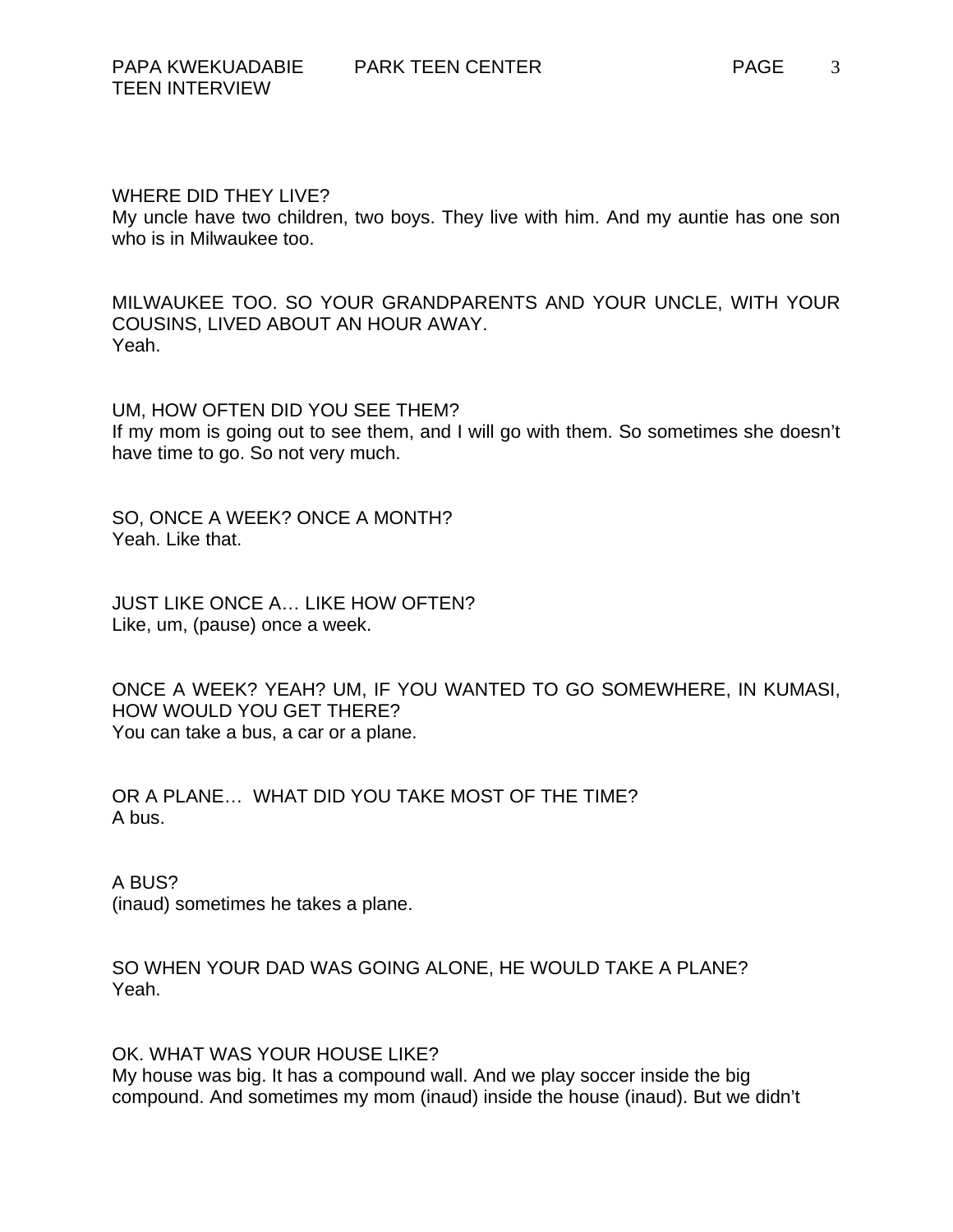have a car out. Every is, the car is just inside, there is no garage.

THERE IS NO GARAGE. YOU JUST PARK IT INSIDE THE GATE. Yeah, and close the gate. And you can play soccer there.

YOU CAN PLAY SOCCER THERE? Yeah.

IT'S THAT BIG OF AN AREA? Yeah.

HOW MANY ROOMS WERE IN THE HOUSE? HOW MANY BEDROOMS? Uh, six.

SIX BEDROOMS. SO A BIG HOUSE. And we used to have a guest room.

OH YEAH. WHAT DID YOUR ROOM LOOK LIKE? (pause) Like up to here, room.

IT'S LIKE THE SIZE OF THIS ROOM. Yeah.

PROBABLY LIKE 15 FEET BY 20 FEET. Yeah.

BIG ROOM. DID YOUR HOUSE, DID YOU HAVE PICTURES ON THE WALLS OR ANYTHING?

Yeah. My mom goes to an office and brings pictures, like she brings, this was for my sister, like beauties are red, roses are blue… something like that. (YEAH) And she pasted it all over the wall.

NICE. DO YOUR PARENTS STILL TALK ABOUT GHANA? Yeah.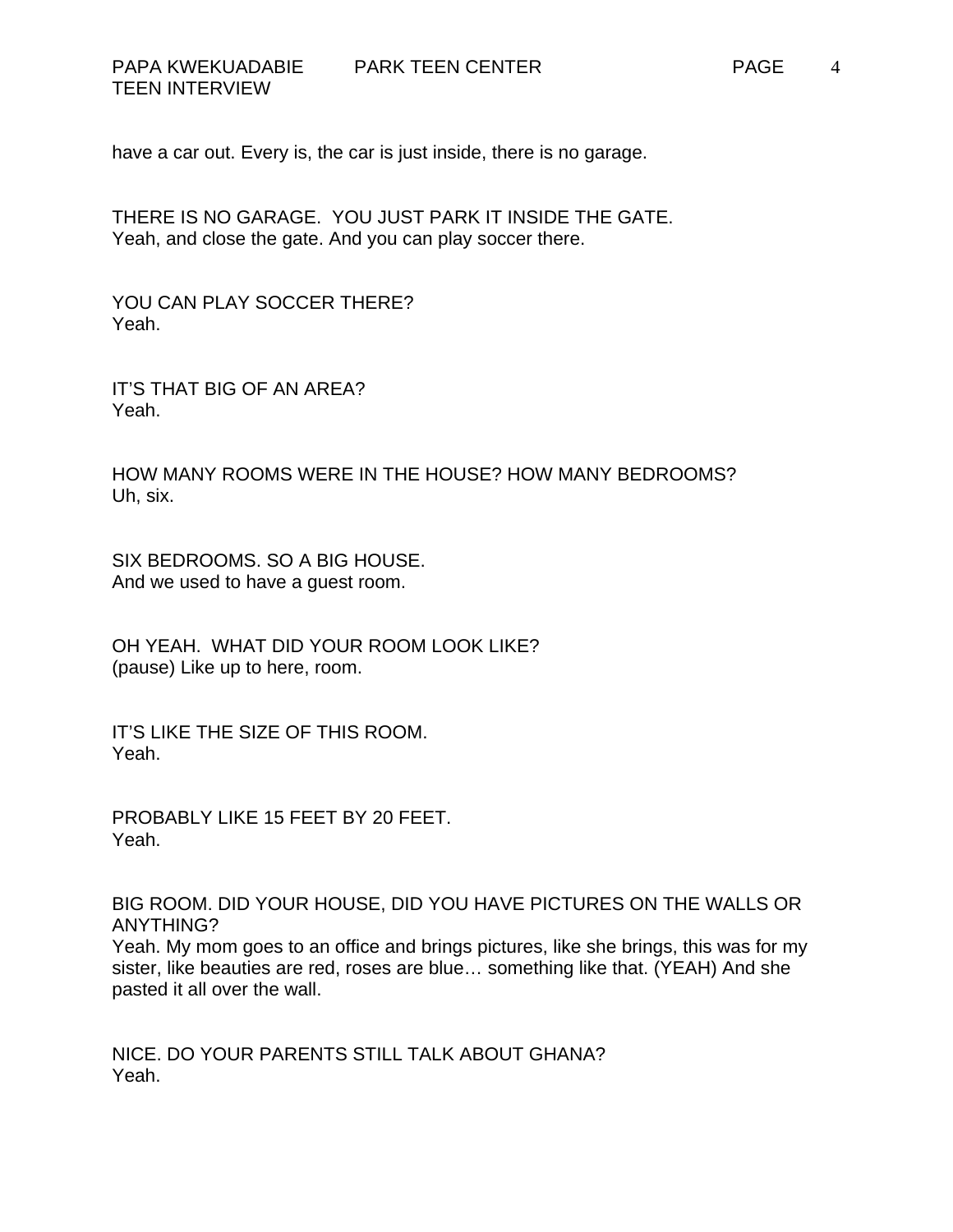WHEN THEY TELL, WHEN THEY TELL YOU THINGS ABOUT GHANA, WHAT DO THEY TELL YOU?

They tell me, like they, if I miss my friends, they remember, they, and how the house was, was the car there, was this there… And when, when, uh, when we came, my dad says maybe he'll be going back.

### YOUR DAD MIGHT BE GOING BACK

Yeah. But and my dad too knows a place where he can just listening to Ghana music(?). So (inaud) playing soccer with Nigeria(?). And my dad listening to it in the computer.

HE WAS LISTENING TO THE SOCCER MATCH ON THE COMPUTER. DID GHANA WIN?

Yeah. Well four goals to one.

FOUR GOALS TO ONE. It's on the Internet right now.

REALLY? WERE YOU GUYS EXCITED ABOUT THAT? Yeah.

WHEN YOUR PARENTS TELL YOU STORIES ABOUT GHANA, ARE THEY MAINLY POSITIVE STORIES OR NEGATIVE STORIES? They don't really tell us stories about Ghana. But they let us write letters to our friends in Ghana.

WHAT DO YOUR FRIENDS TELL YOU ABOUT GHANA? Everything is easy, right. They always lie.

#### REALLY?

And my brothers, we wrote a letter to him and the letter came back. It said they, they didn't know that person more. So (inaud).

# UMMMMM WHAT DO YOU TELL OTHER KIDS WHEN THEY ASK YOU ABOUT GHANA?

I tell them we are people know how to play soccer. They really, really, really like soccer and you can go outside, you see any miles(?) dark(?) all over the place. Nobody cares.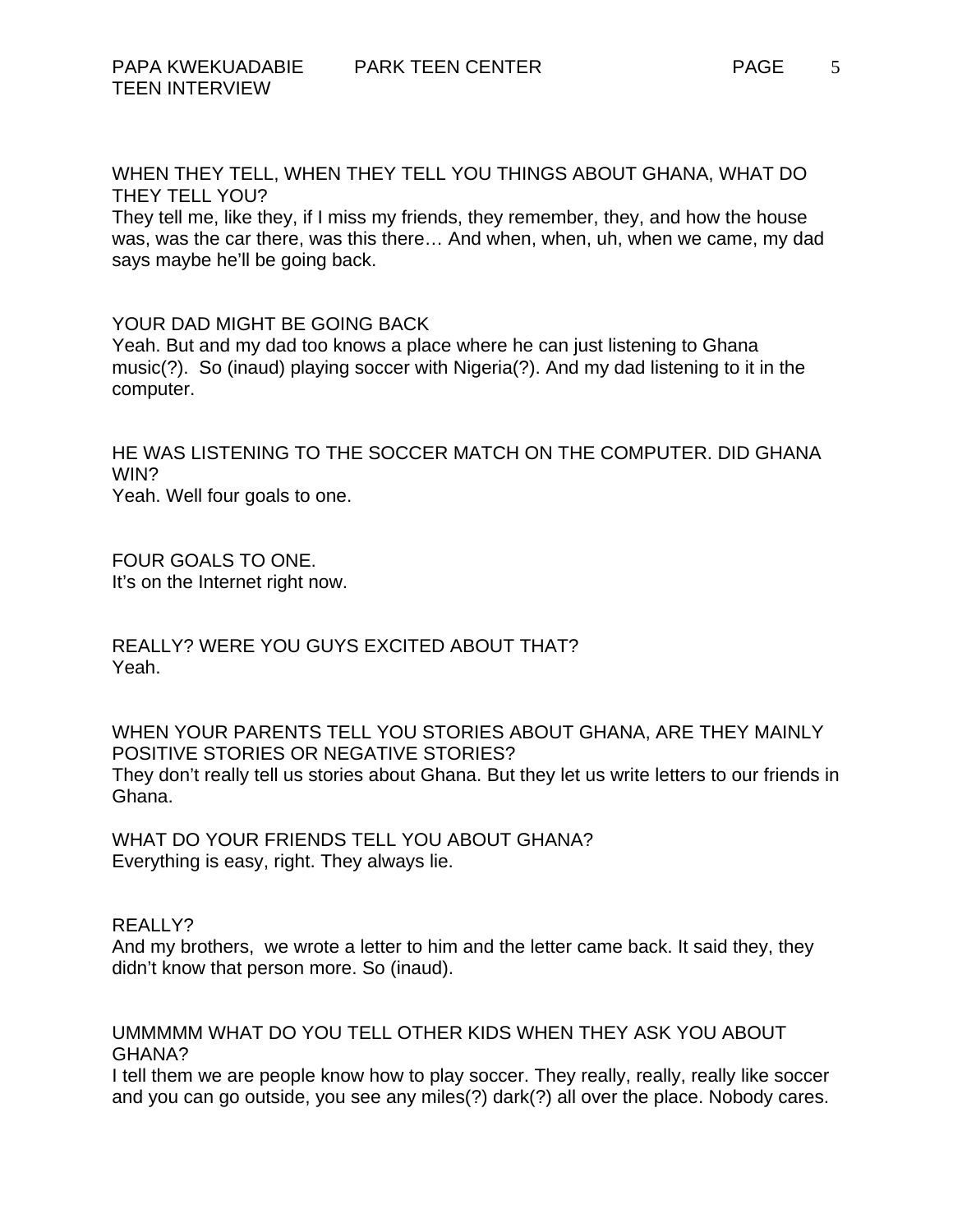And people outside talking, doing anything they want.

SO IT'S JUST A LOT OF PEOPLE HANGING OUT OUTSIDE? Yeah.

AND YOU ABSOLUTELY LOVE SOCCER. Yeah.

SOCCER IS A BIG SPORT THERE. ARE THERE ANY OTHER SPORTS THERE? Um, yeah. Um, girls play volleyball, basketball, soccer, basketball… But not really much (inaud) soccer. So (inaud) there is soccer (inaud) or before, everybody is going there. But I'll just stay home, watch it on the television.

YEAH. (PAUSE) WHY DO YOUR PARENTS TELL YOU THAT THEY WANTED TO COME TO AMERICA?

My mom got a (inaud). And in University of Nebraska (inaud) she should come. She was qualified to come to school here at the University of Nebraska. So when she came she says she gonna come back so we should come.

SO YOUR MOM CAME HERE TO GO TO SCHOOL Yeah.

AND THEN EVERYBODY ELSE CAME OVER WITH HER? Yeah.

SO, UH, WHEN YOU GUYS, WHAT DID YOU GUYS DO TO PREPARE TO COME OVER HERE?

We said good bye to our friends, pack our things. And I gave all my things to my friends, the one I don't need. And I, it was a bag was full of, the rest I gave to my friends. And I said I'm going, maybe I'll be back. And they were upset. And we were having soccer balls and my dad was the coach, he teaches his student how to play soccer, the soccer was, they give the soccer ball to the school. He has a school too, and some of the ball he gives to my friends.

SO YOUR BAGS WERE TOO FULL, SO YOU GAVE STUFF TO YOUR FRIENDS. Yeah.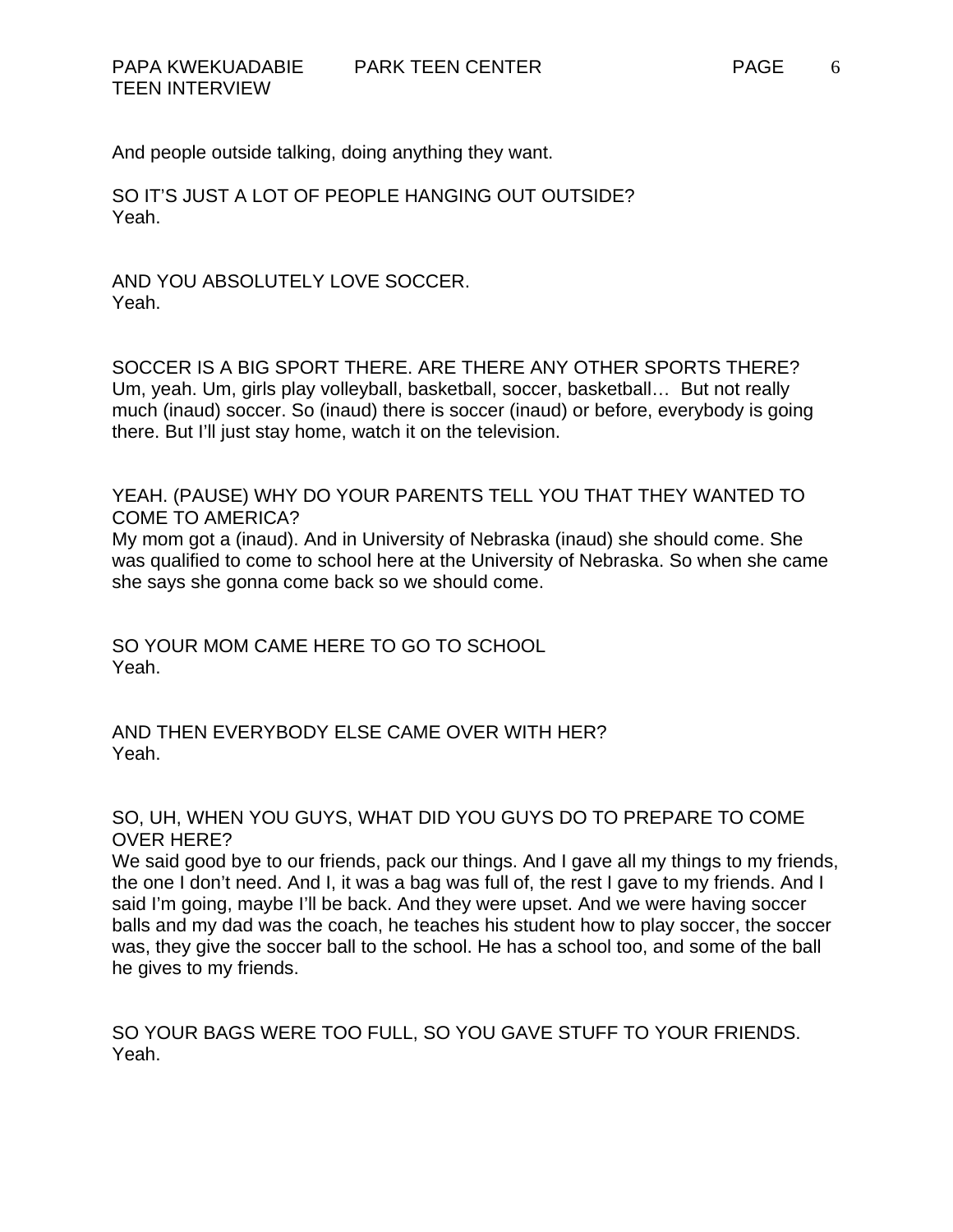DID THEY LIKE THAT? Yeah.

I BET THEY DID. WHAT DID YOU KNOW ABOUT AMERICAN BEFORE YOU CAME HERE?

I knew it snows. And they don't really like soccer. My, my, my dad told me that in America they like football. That's what I know and when I came too what I saw was they did take backs to classes, your backpack. You just leave it in your locker. And you don't bring like a pencil case (inaud). In Ghana we used to take everything to class. Your backpack, your everything to class.

AND SO YOU KNEW THAT IT WOULD, IT SNOWS HERE. Yeah.

AND THAT THEY DON'T LIKE SOCCER AS MUCH Yeah.

BUT YOU DON'T HAVE TO TAKE STUFF TO CLASS. Yeah.

WHERE DID YOU, WHERE DID YOU LEARN ABOUT AMERICA? Watching movies.

MOVIES? AMERICAN MOVIES? Yeah.

ON TV OR DID YOU GO TO MOVIES? We go in (inaud) and watch them. When we're watching them we'll be seeing that they, (inaud) the boys get to school early, they (inaud) their locker, (inaud) the locker, and…

SO ON THE MOVIES THAT YOU WATCH, YOU SAW THAT THEY DIDN'T TAKE STUFF TO CLASS. No.

THAT'S WHERE YOU LEARNED IT… IN THE MOVIES. Yeah.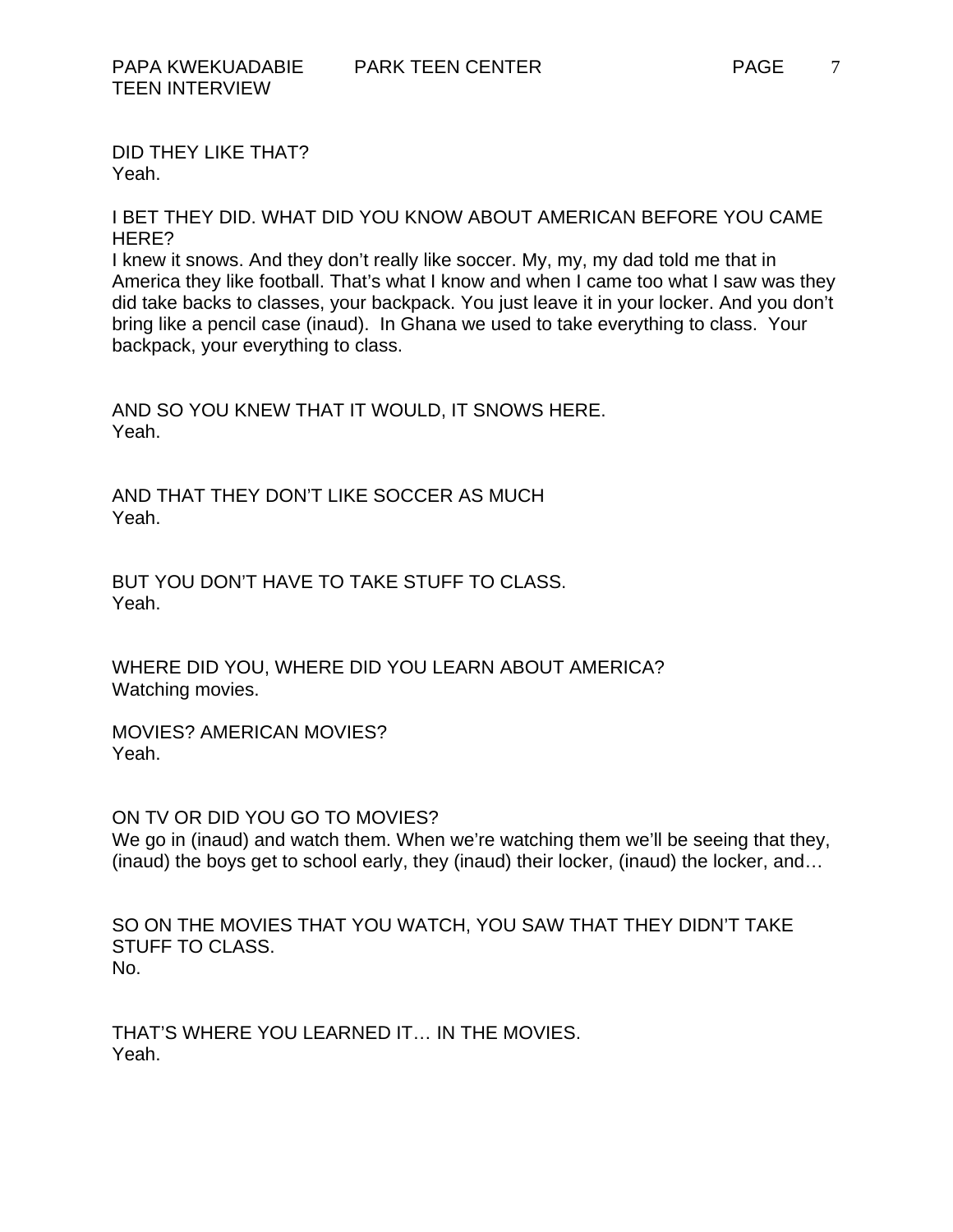WHAT MOVIES DID YOU SEE? I saw Harry Potter.

HARRY POTTER. Yeah. Home Alone One, Two, Three, Four, Five. (LAUGH)

THERE IS FIVE HARRY POTTERS OR THERE IS FIVE HOME ALONES? Yeah. That when he was, that bad guy, he wanted to kill his mom. Yeah. Yeah, that one. And plenty, we have plenty but I saw all. (inaud) my dad told me if, if (inaud) if they will come, I will buy ticket.

SO DID YOU, HOW DID YOU FEEL ABOUT AMERICA AFTER WATCHING THOSE MOVIES? Happy.

HAPPY?! WHAT MADE YOU HAPPY? I don't know. I guess I was happy.

DID YOU THINK THAT WAS A PLACE YOU WOULD LIKE TO GO? Yeah.

YEAH? WHY?

I don't… Uh, because the clothes(?). I wanted to see how life is here and different from Ghana.

UM, DID YOU LEARN ENGLISH IN GHANA? Yeah.

WHEN DID YOU START LEARNING ENGLISH? In, um, when I was in Nazuri(?). That's what we call kindergarten there.

WHAT DO YOU CALL IT? Nazurui(?).

NAZURI? Yeah. Like where the children go and learn.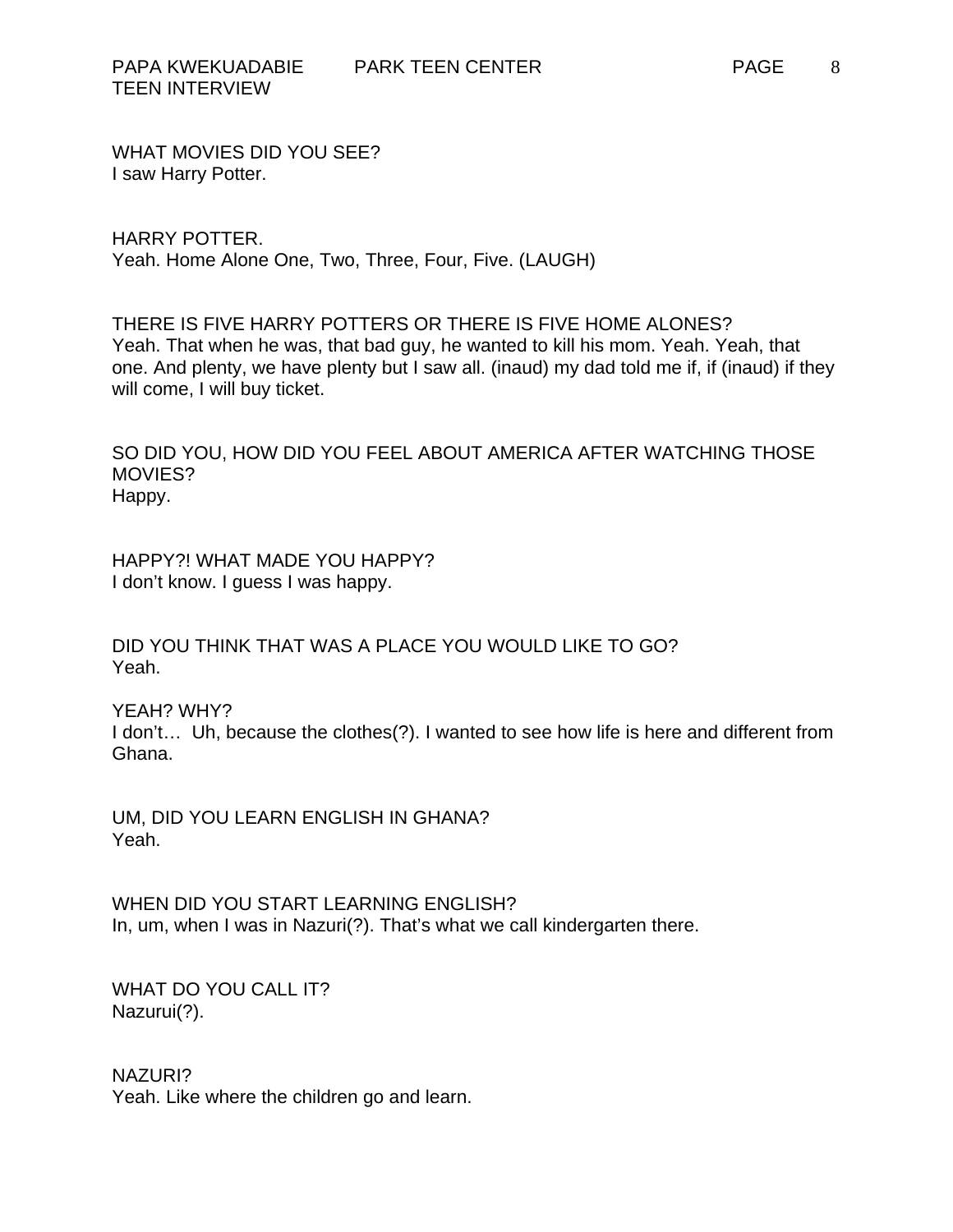AND THAT'S WHEN YOU STARTED LEARNING ENGLISH? Yeah. And they were teaching ABCD… They let you speak English. And if you go to, um, grade one, they be teaching you how to do math, everything, and this is (inaud) they be teaching you, teaching you.

WOW. WHAT FAMILY CAME WITH YOU FROM GHANA? My dad. My mom was already here, so my dad, and my brothers and sisters.

HOW MANY BROTHERS AND SISTERS DO YOU HAVE? I have three brothers and one sister.

ARE YOUR BROTHERS AND SISTERS OLDER OR YOUNGER? My sister is older and my brothers are younger.

SO YOU'RE THE SECOND ONE. Yeah.

OK. UH, WHAT CITIES DID YOU LIVE IN WHEN YOU CAME TO AMERICA? I lived in Milwaukee. And (pause) Lincoln.

AND IN LINCOLN. HOW LONG DID YOU LIVE IN MILWAUKEE? About two nights.

TWO, TWO NIGHTS, THAT WAS IT. Yeah.

ONLY TWO NIGHTS. SO, UM, WHY DID YOU GO TO MILWAUKEE? When we came, my aunt lived there and stuff in Milwaukee. And my aunt was there so we went to sleep with her there. And then the first night we slept (inaud) and the second night my mom came and pick us up.

SHE DROVE UP TO MILWAUKEE? Yeah. (FROM LINCOLN? AND THEN BROUGHT YOU GUYS HOME) Yeah.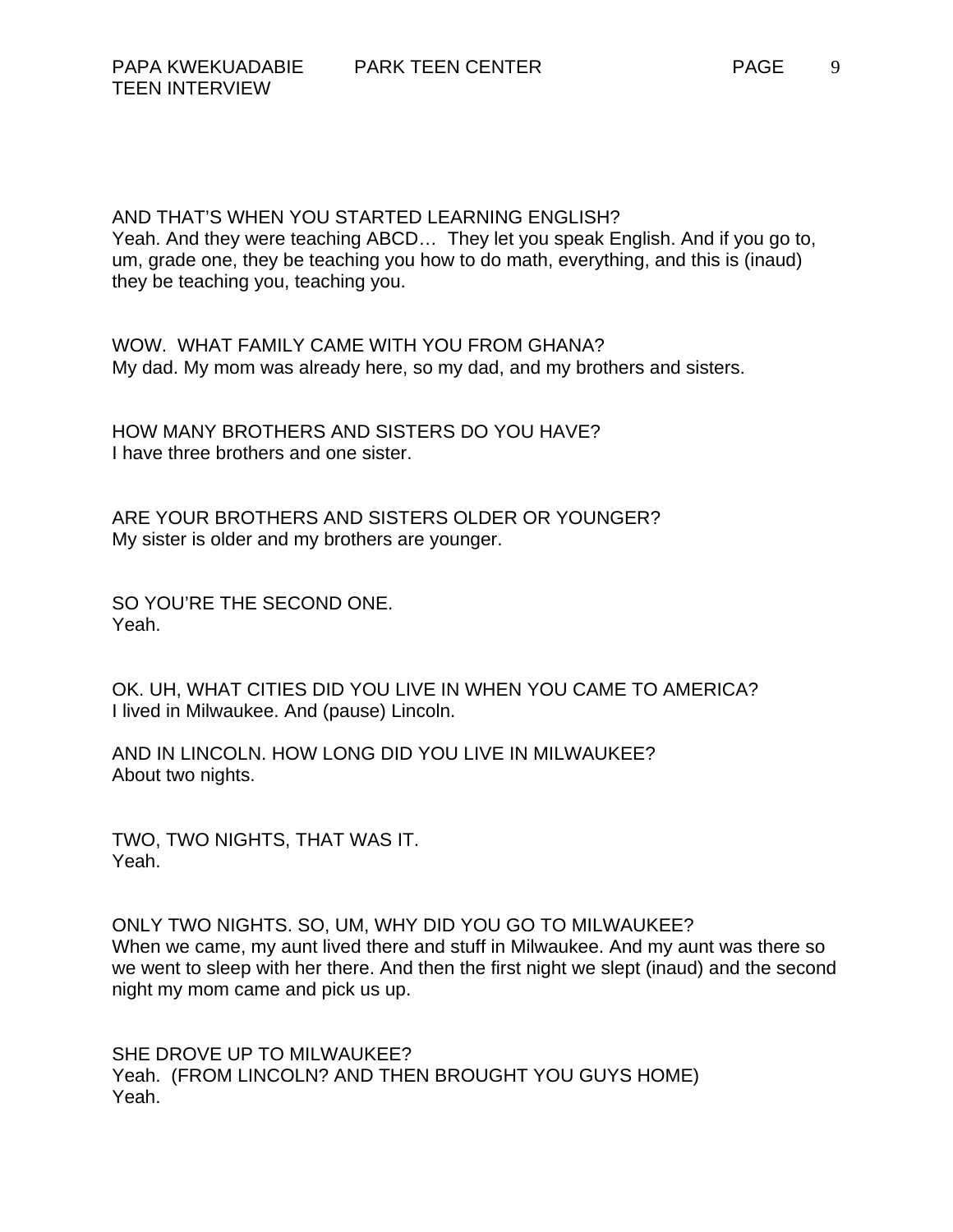UH, WHAT TIME OF YEAR WAS IT? (pause) April 31 $\mathrm{^{st}}$  when we came to....

IT WAS APRIL? Yeah. When we came to America.

WAS IT COLDER THAN IT WAS IN GHANA? Ghana, it does, it, it is not cold. It is always hot.

IT'S ALWAYS HOT IN GHANA. SO WAS IT COLD IN MILWAUKEE? DID YOU THINK IT WAS COLD? Yeah.

AND THEN YOU GUYS CAME TO LINCOLN. Yeah. (OK)

OK. WHAT WAS SCHOOL LIKE IN GHANA? Ghana, in Ghana, you buy your own food. You take your back to class, your books, your everything. And they beat if you don't do this, they beat.

THEY BEAT? Beat.

LIKE HIT? Yeah. And…

WITH THEIR HANDS? No, with a cane.

# WITH A CANE? OH NO.

And if you come to school late, the time you came, they use that time to beat you up. But if you came at, um, if you were supposed to come at 8, they come at 8 (inaud) you check it and give you like either give you, if you got a 8 one, if you get one cane. Get 8 two, get you two canes.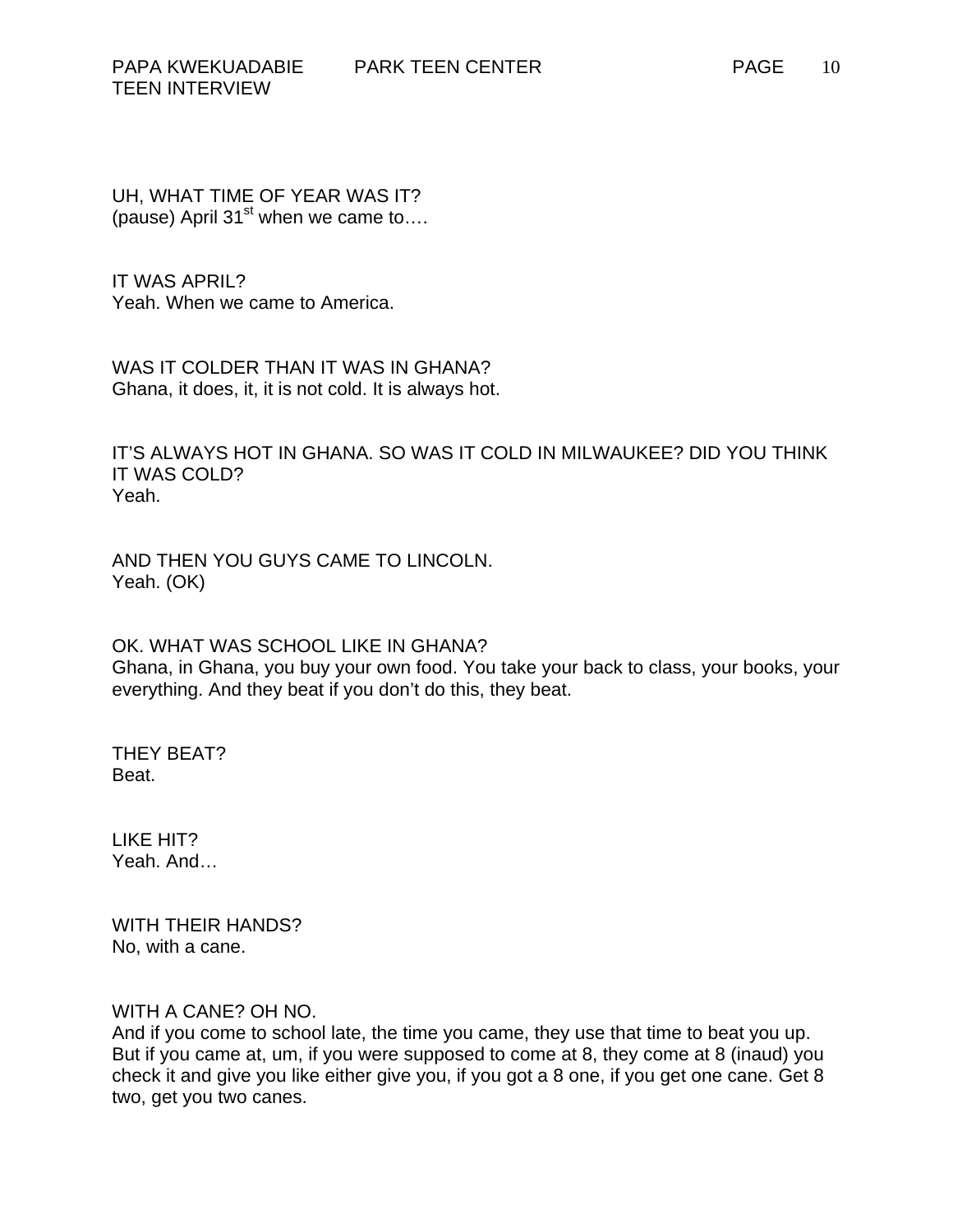SO IF YOU CAME AT 8:30 THEY WOULD GIVE YOU 30 CANES? Yeah. And…

DID YOU GET A CANE? Not really.

NO? DO THEY HURT? Yeah!

DO THEY SPANK YOU ON YOUR BOTTOM? Yeah. Sometimes your back.

SOMETIMES YOUR BACK. I BET THAT HURTS. And sometimes they use a ruler to hit your hands.

UM, WHAT TIME DID SCHOOL START? Eight.

EIGHT? WHAT TIME DID SCHOOL GET OUT? Three.

3:00? HOW MANY DAYS DID YOU GO TO SCHOOL A WEEK? A week? Um, (pause) we go to school Monday through Fridays.

SO...

And we change our uniforms for Monday through Thursday, we wear, wear something like yellow and black shorts. And the girls wear yellow and black skirt. And the boy and Fridays we wear white and black.

WHITE AND BLACK. The whole school. We wear a uniform.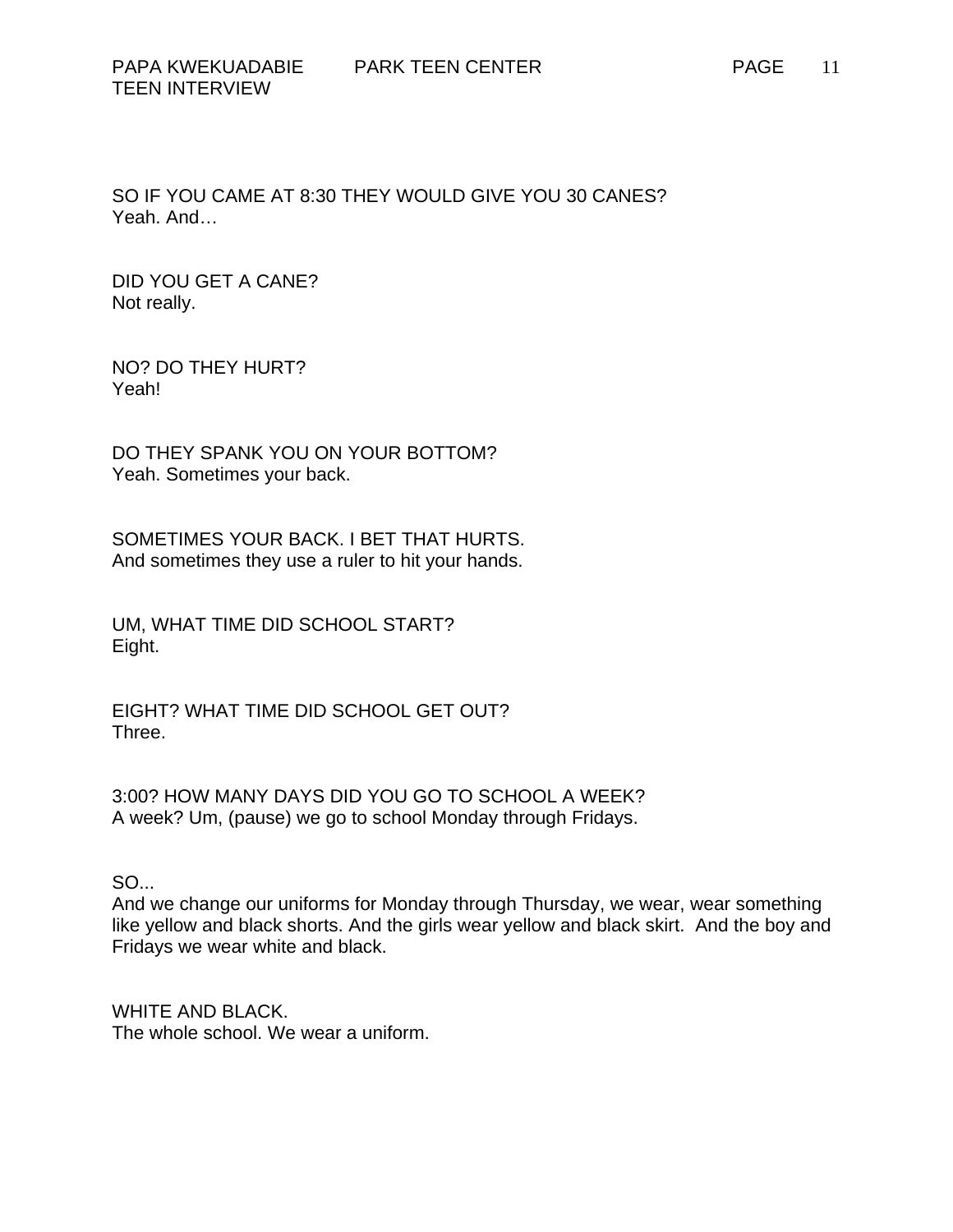DID YOU LIKE WEARING A UNIFORM? Yeah.

#### WHY?

Because sometimes it's, like if you are going somewhere, if you are going to school and if, if you don't know if he goes to your school or doesn't go to your school. So if you are wearing the uniform, if you are going to school and someone is late or (inaud) is going to school is late, sometimes we pick him up and take, we all go.

OH, I SEE. SO IT'S EASIER TO IDENTIFY WHO IS GOING TO SCHOOL AND WHO IS NOT.

Yeah.

HOW BIG WERE THE, HOW MANY STUDENTS WERE THERE IN ONE CLASS? About 80 something.

80!? Yeah.

# IN ONE CLASS?

Yeah. And sometimes we all go to one room to go and worship. Like if we go to worship on Wednesdays, Thursdays, Monday to Thursday, Monday to Fridays we go to assembly.

ASSEMBLY. AND THAT'S WHERE YOU GO TO WORSHIP? No.

NO

That's where they tell us what to do, what to not do, and if we go to worship we go to one classroom.

OK. SO HOW MANY TEACHERS WERE THERE IN ONE CLASS? IF THERE WAS 80 KIDS HOW MANY TEACHERS WERE THERE? One.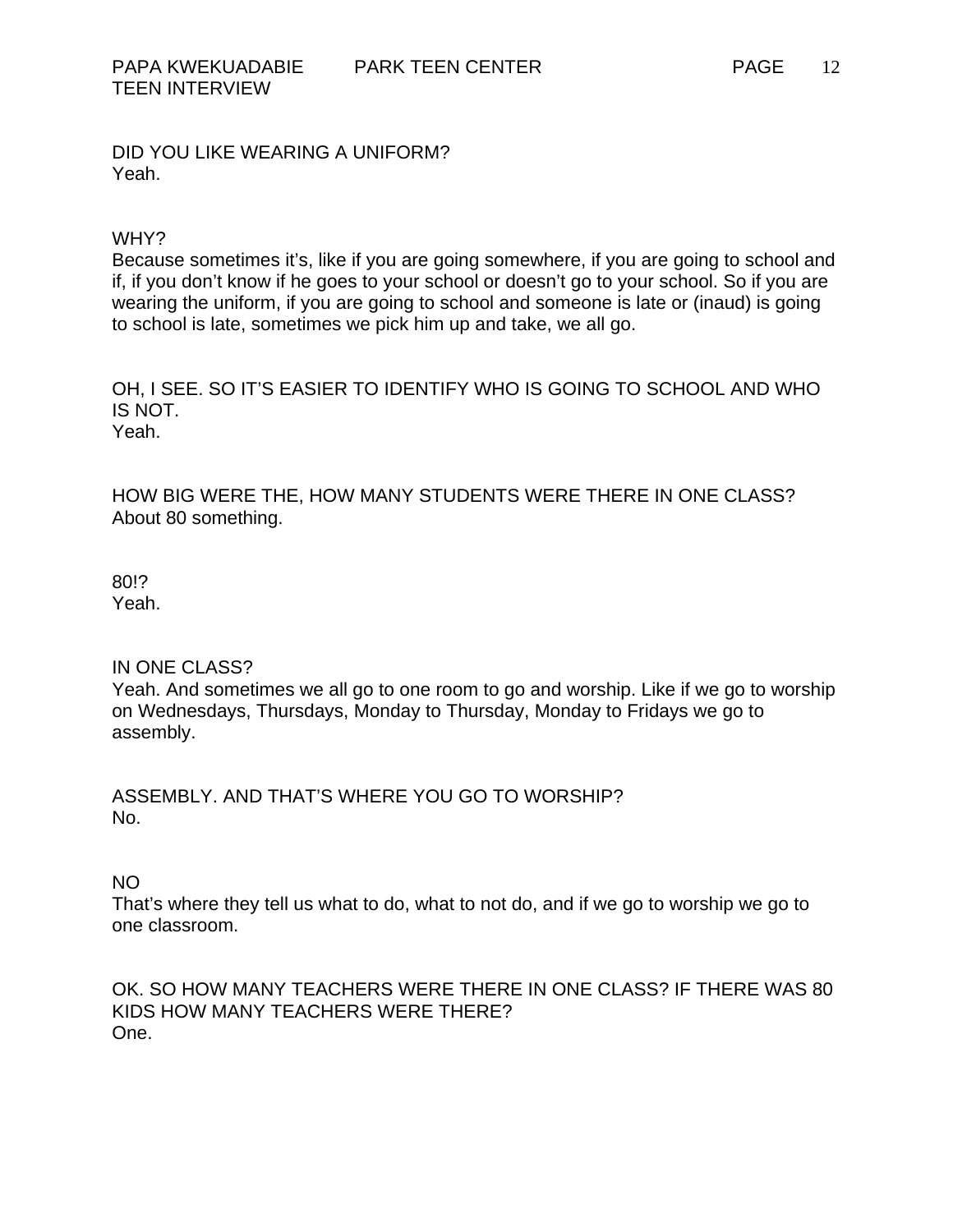THERE WAS ONLY ONE TEACHER? Because they use cane if you talk, they will beat you up. So there is only one teacher.

WOW. DID A LOT OF KIDS TALK? Yeah. (SMILE) And they will beat the whole class.

# THEN, THEN THEY BEAT THE WHOLE CLASS?

And I was a prophet(?) in Ghana. We worked for prophet(?) for the whole school, so I was a dining hall prophet(?). Someone was the school prophet(?) and some were…

WHAT WAS THAT WORD? WHAT IS THAT WORD? School prophet?).

### PROF-, PROPHET?

Yeah. Like they take over the school (inaud) if they vote for you. You take over the school. And I was voted to be the dining hall profit.

THE DINING HALL. SO YOU'RE IN CHARGE OF THE DINING HALL? Yeah.

# AND SO WHAT DID YOU DO?

Uh, if somebody put something on the floor, I turn to pick it up and ask what food they are going to eat, do that, do that… If you, if you (inaud) on the table, you clean it and…

AND SO IF THEY DIDN'T LISTEN TO YOU, WHAT WOULD HAPPEN? Then you write it and they would let you write it, the person's name down, and will give it to the teacher. And if he doesn't do it still, it's (inaud).

(LAUGH) THAT IS SO BAD. SO WERE CLASSROOMS ROWDY? WERE THEY, WERE THE KIDS RAMBUNC-, WERE THE KIDS, UM, DID THE KIDS MISBEHAVE A LOT IN CLASS BECAUSE THERE WERE SO MANY? Yeah. They talk… (inaud) of each of the (inaud) somebody threw a pen and the person just (inaud) into his eye.

# YIKES.

And that person now is not in the school anymore.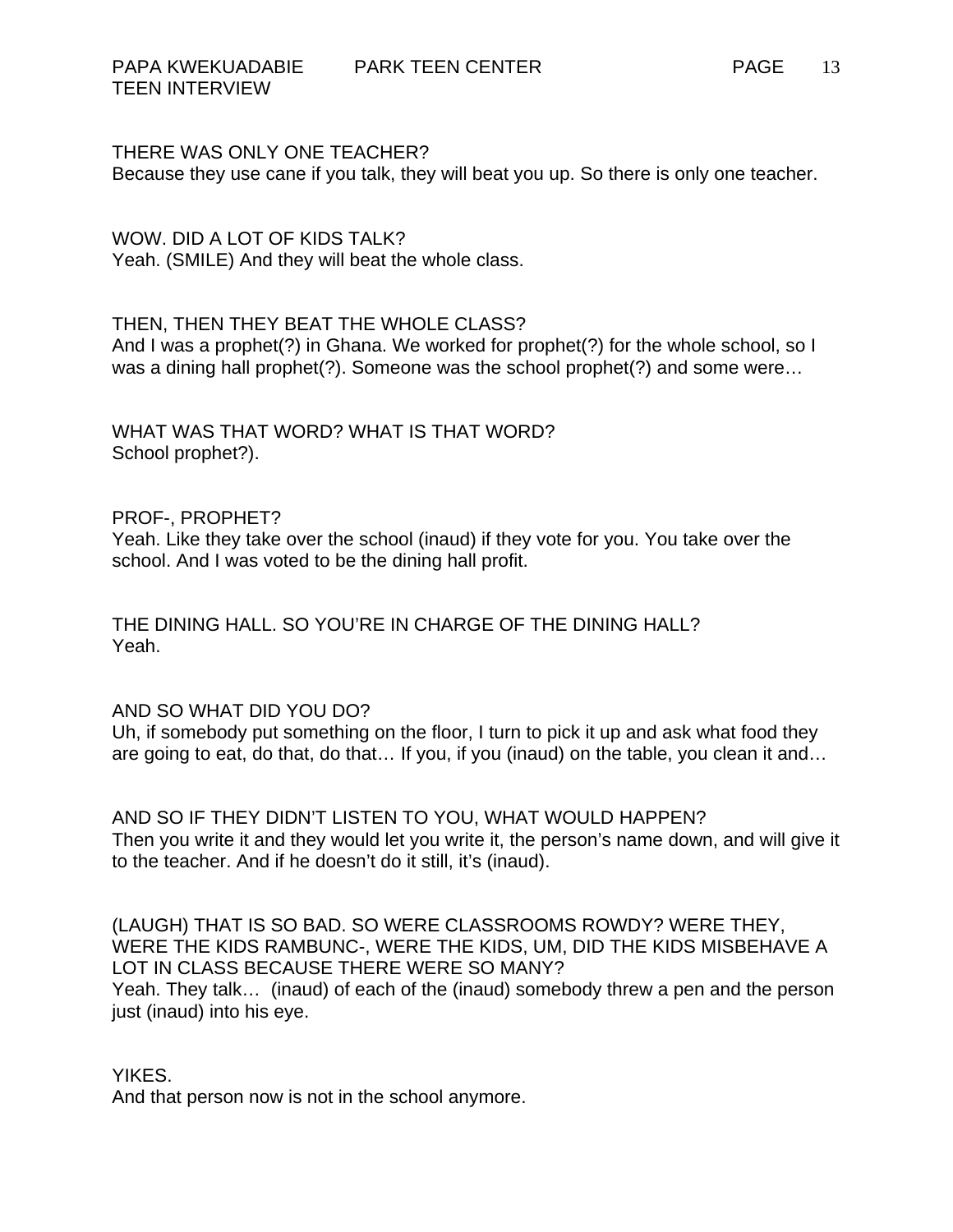THE PERSON WHO THREW THE PEN? Yeah. And the person whose guy got bust too.

NEITHER OF THEM ARE IN SCHOOL ANYMORE. WHAT CLASSES DID YOU HAVE? WHAT SUBJECTS? English. Picture Making.

PICTURE MAKING? Yeah. Social Studies, Science, Math, uh, (pause) I forgotten.

WHAT WAS YOUR FAVORITE CLASS? My favorite class was… Oh, I forgot, I forgot, uh, catering. That when you make food.

KITCHEN? Catering.

CATERING…

Like you make food, do everything. Like if the teacher tells you bring this, this, and you come and you making food. And you all eat. My favorite class…

WHAT DO YOU CALL IT? Catering.

CA-TRING? Like the catering, that's what you call it in Ghana.

IN GHANA. SO THAT, THAT'S IN… Cooking.

COOKING. IT'S JUST COOKING. OK. AND THAT WAS YOUR FAVORITE CLASS? NO, WHAT WAS YOUR FAVORITE CLASS? My favorite class was picture making.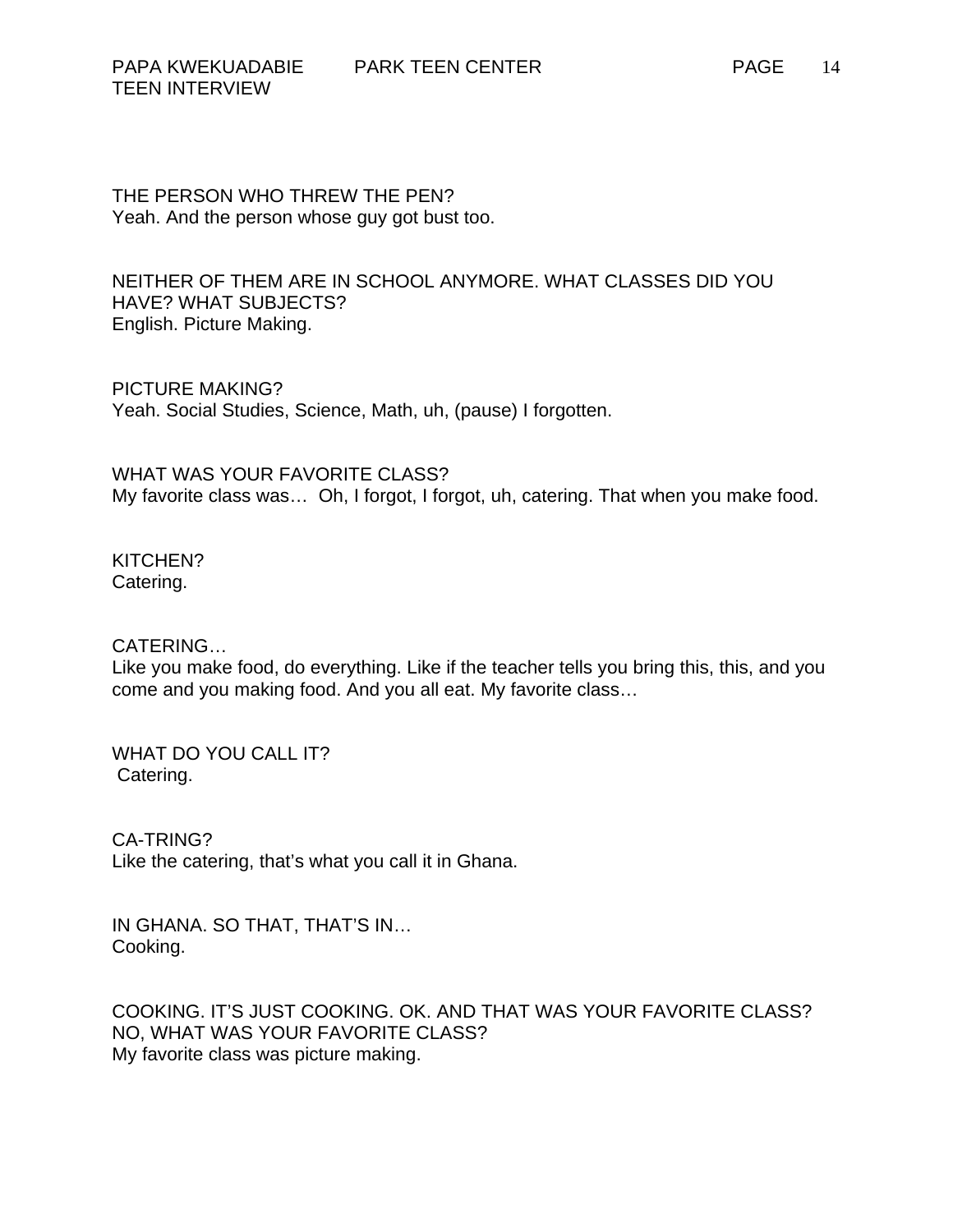PICTURE MAKING. WHY DID YOU LIKE THAT ONE SO MUCH? Cause if you go, you draw, you color, and if you finish you can talk and everything all that. (LAUGH)

UM, WHAT WAS YOUR LEAST FAVORITE CLASS? Science.

#### SCIENCE. YOU DIDN'T LIKE SCIENCE?

Um… Because the teacher was mean. He was an old man that if you just (inaud) call the head master. He too sometimes, he's the one, if you come late, he'll beat you with the canes, those kind. So everybody hated him. So in that science class everybody be quiet. But if you just do one mistake, he gonna call the head master. So everybody hated the science teacher and the head master.

I SEE. EVERYBODY HATED THE SCIENCE TEACHER AND THE HEAD MASTER. Yeah.

CAUSE THEY WERE MEAN. WHEN TEACHERS… WOULD YOU GO TO OTHER CLASSROOMS, OR WOULD NEW TEACHERS COME IN? We go to other classrooms.

YOU GO TO OTHER CLASSROOMS. WERE ALL CLASSROOMS LIKE 80 KIDS? Oh, no, no, I made a mistake. We stay. We (inaud).

OK, YOU STAY. AND THEN A NEW TEACHER COMES IN AND THE OLD TEACHER GOES SOMEWHERE ELSE. Yeah, and goes, and someone come. (OK)

HOW IS SCHOOL DIFFERENT HERE THAN IN GHANA? IN Ghana, we don't have basketball. But they're trying to have (inaud).

WHAT WAS THAT? The basketball.

IN BASKETBALL? (inaud) doesn't have one, doesn't have one. And (inaud phrase) finally has one. So in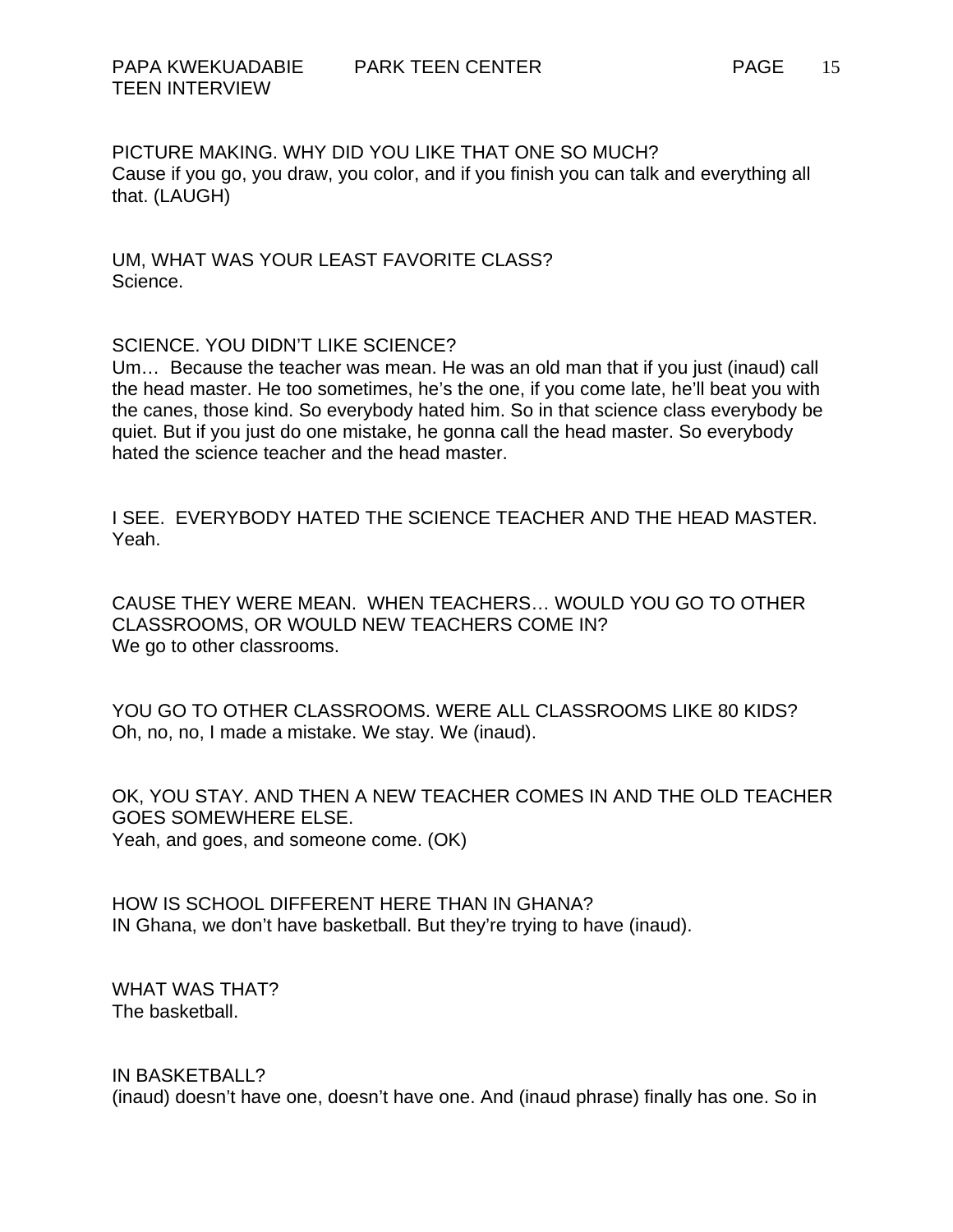TEEN INTERVIEW

Ghana too, you are set(?) with that. The GSS…

GSS, WHAT'S THAT?

GSS is like here it's just grade,  $7<sup>th</sup>$  grade,  $8<sup>th</sup>$  grade, that's our GSS. And high school is too somewhere. And from fifth grade (inaud) is the primary.

SO FIFTH GRADE DOWN, THEY'RE SOMEWHERE ELSE. Yeah.

SIXTH, SEVEN AND EIGHTH GRADE ARE TOGETHER? AND THEN HIGH SCHOOL IS SOMEWHERE ELSE? Yeah. And…

IN GHANA. Yeah.

SO THAT'S THE SAME AS HERE.

Yeah. But in Ghana, (inaud) The GSS is here and in my school GSS is here, primary is here and there is (inaud). So if (inaud phrase).

OK, SO THEY WERE, THEY WERE ALWAYS RIGHT NEXT TO EACH OTHER? Yeah.

SO ONLY A STREET SEPARATED THEM. AND HERE THEY'RE VERY SPREAD OUT. Yeah.

SO THAT'S DIFFERENT?

Yeah. And in Ghana too that you have a place where the teacher can stand and look outside, like maybe window. Like a place where there is a wall and you can still be looking outside. Like this, like this, there is a wall, and I'll be standing here looking outside.

SO THAT, SO THAT TEACHER CAN WATCH BOTH INSIDE AND OUTSIDE. Yeah.

ARE THERE KIDS OUTSIDE?

Yeah, if they are going for, um, like, um, lunch.

LUNCH.

And after school some, um, the head master let people sometimes come inside and he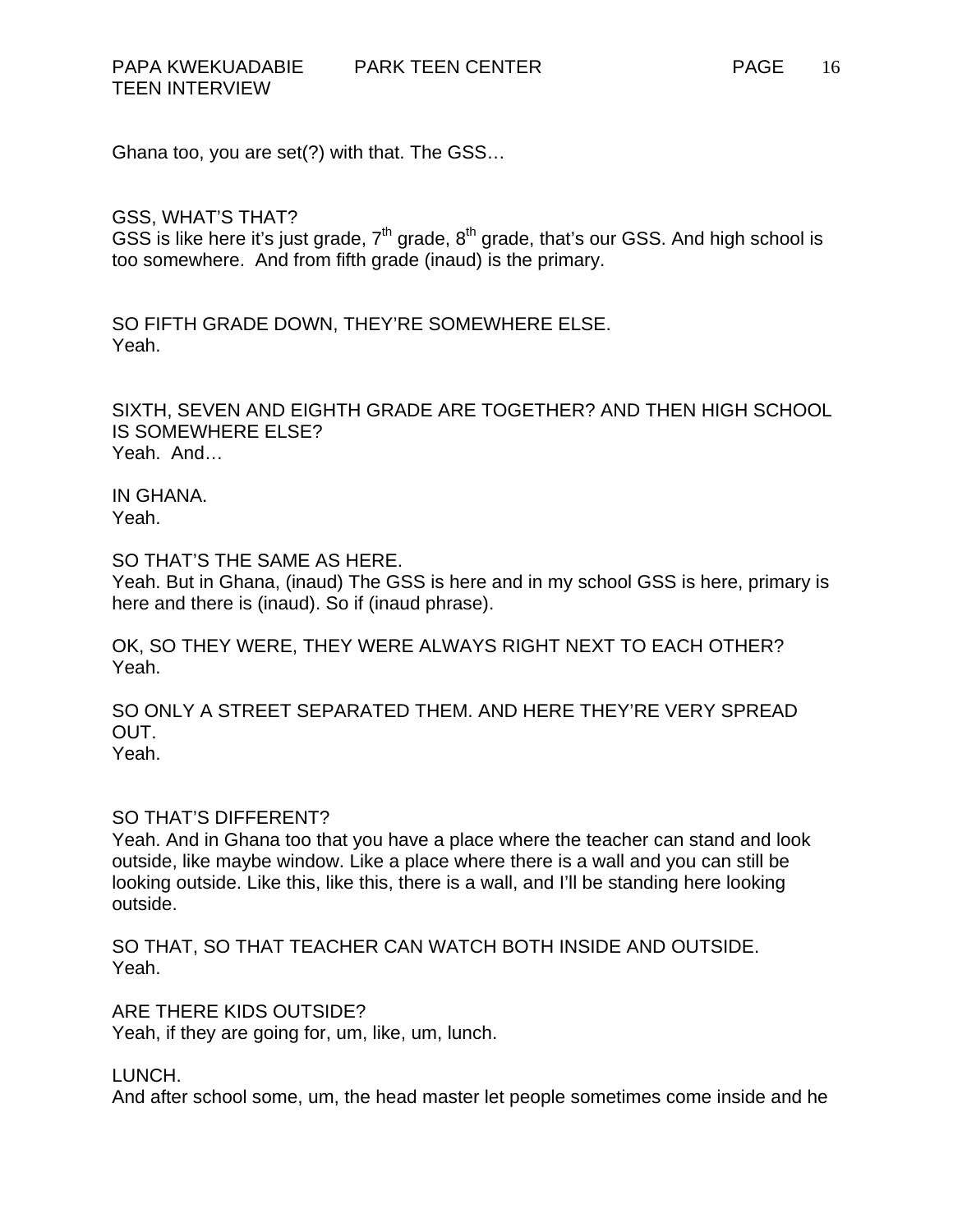go buy(?), buy(?) everything you want and you go home.

YOU JUST BUY WHATEVER YOU WANT AND THEN GO HOME. Yeah.

SO SOMETIMES TEACHERS STAND ON THE WALL AND WALK AROUND, TO WATCH THE KIDS ON THE OUTSIDE AND THE INSIDE. Yeah.

IT IS DIFFERENT. UM, WHAT ELSE IS DIFFERENT? Um, (pause) we get punished.

THE WAY THAT YOU GET PUNISHED? THAT'S DIFFERENT? They don't call home, but they beat you. After that, if they finish beating you up before they call home.

HOW FAR AWAY WAS YOUR SCHOOL, IN GHANA? I don't know, about a ten minute drive.

TEN MINUTE DRIVE? SO IT'S ABOUT THE SAME DISTANCE? No, yeah, it's a five minute drive.

IT'S, SO THIS SCHOOL IS A LITTLE CLOSER. Yeah.

WHEN YOU FIRST CAME HERE, HOW DID YOU FEEL OTHER STUDENTS TREATED YOU? Uh, (pause) and they heard my name, they be laughing.

PEOPLE WOULD BE LAUGHING AT YOUR NAME?

Yeah. When I go to new classes and they would hear my name, they'd be laughing. People do the same (inaud) they don't know me. So if I get to new class and I mention my name, they be laughing. So like and sometimes too if I go and I fall down, they be laughing (inaud).

SO WERE KIDS NICE TO YOU OR NOT NICE TO YOU WHEN YOU FIRST MOVED HERE?

Some were nice, some weren't real nice.

WERE NOT REAL NICE. UM, WHEN YOU WERE IN GHANA, HOW DID YOU THINK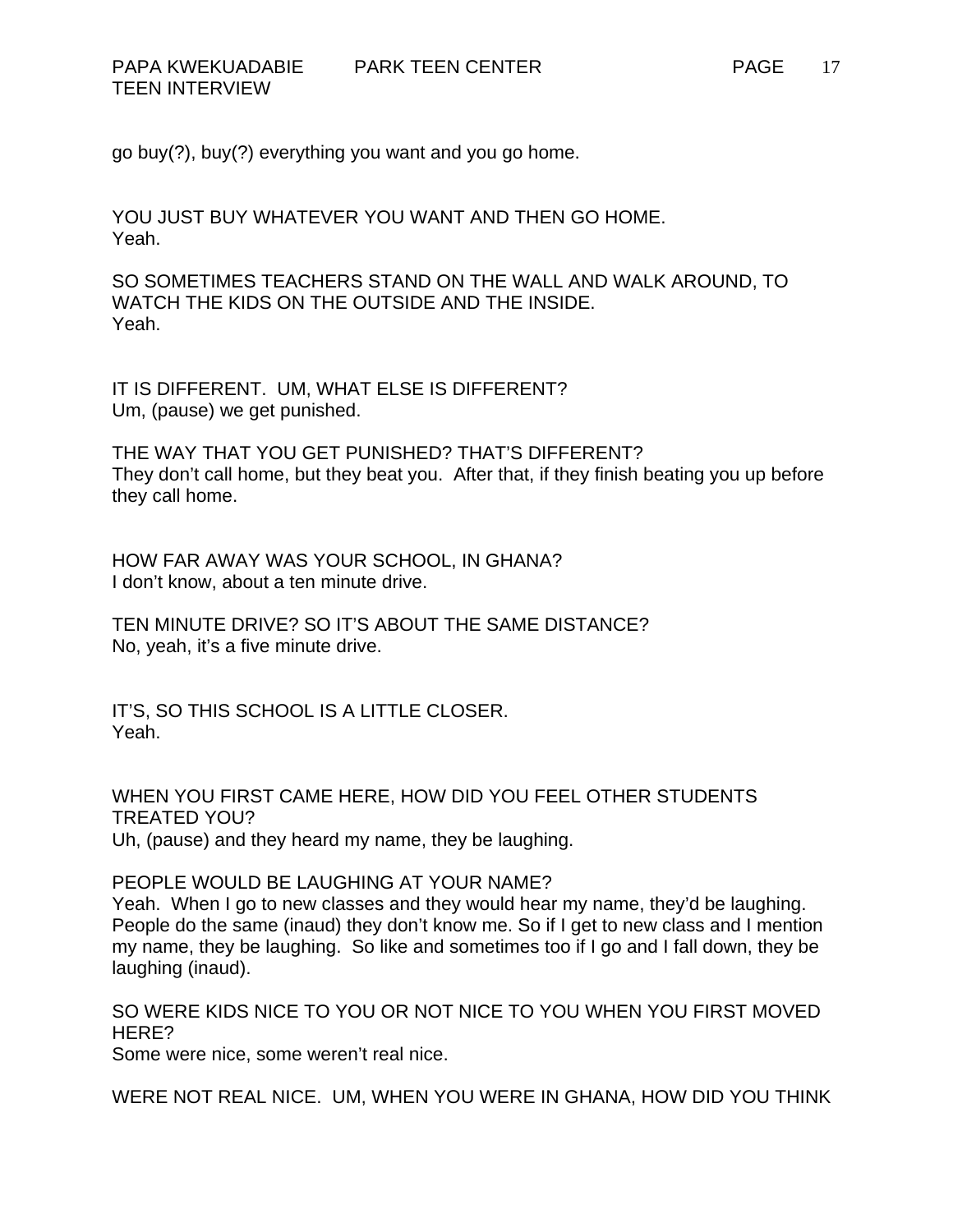KIDS WOULD BE WHEN YOU CAME HERE? There were no fights, but in Ghana they fight.

IN GHANA THEY FIGHT. AND YOU DIDN'T THINK THAT IN AMERICA THEY WOULD FIGHT. UM, DO THEY FIGHT IN AMERICA? Not really.

NOT REALLY. NOT LIKE THEY DO IN GHANA. ARE THERE LOTS OF FIGHTS IN GHANA?

Yeah. Because there is, the police doesn't really move around. If they fight, nobody call the 9-1-1. They will be just looking at you, if you get hit you get hit. And there will be people cheering. There will be…

CHEERING?

Yeah. We caught three thieves(?)in a house, and my dad beat em up.

THREE THIEVES? IN YOUR HOUSE?

(inaud) ones, two (inaud) they said they stole money and one was a, a small guy who came to steal our car. And we caught him and my dad took him to the police station.

SO THE POLICE REALLY DON'T, AREN'T REALLY GOOD IN GHANA? No. Until you take them.

UNTIL YOU TAKE THEM TO THE POLICE. Yeah.

DID KIDS FIGHT IN SCHOOL? Yeah.

IN GHANA. DID THEY FIGHT, DID THEY FIGHT IN SCHOOL MORE IN GHANA OR HERE? In Ghana.

IN GHANA?

Ghana there was a given(?) the boy, the boy that was fighting with the girl, the boy moved his belt and the girl was (inaud) and the boy came and (inaud) he's about to hit her, and the girl took somebody's belt and they were fighting.

WITH BELTS? Yeah.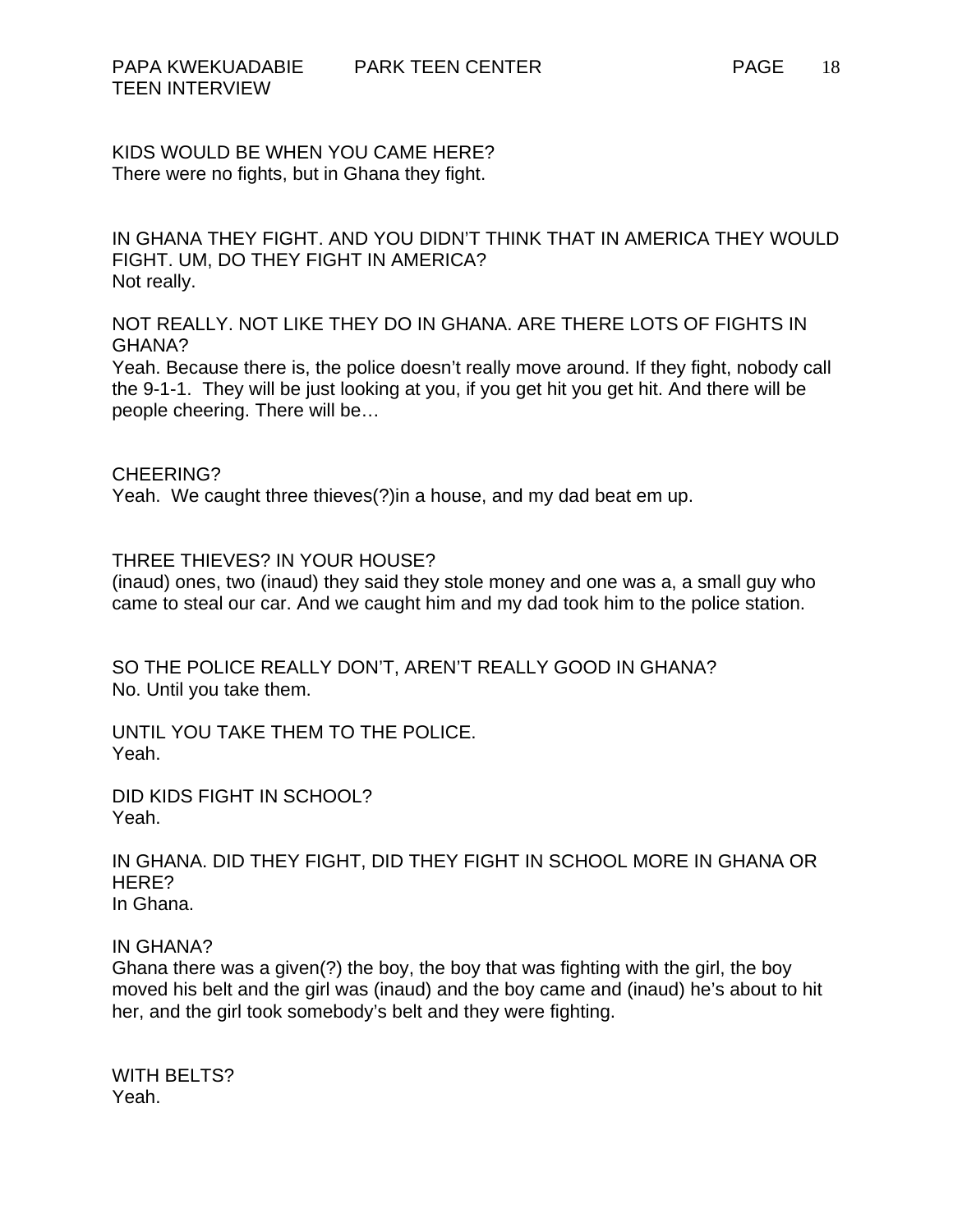### OH MY GOODNESS.

(inaud phrase) and they were laughing. (inaud) everything laughing, like shouting. Like when the head master just came, they all ran away.

DID THEY GET IN TROUBLE? Yeah.

YEAH. WHAT WAS THE HARDEST PART OF SCHOOL HERE TO ADJUST TO? Um, (pause) the locker numbers and the cafeteria number. That was hard when I came. I did not know it, so every day I must go and ask for my number. And my classes.

YOUR CLASSES? WHAT WAS HARD ABOUT YOUR CLASSES? The, like going to look (inaud phrase) like if I'm going to Miss Hubble's(?) room and it's, sometimes I forget (inaud) someone's class and I'll be, and I won't be taking (inaud) class.

SO IF YOU WERE, IF YOU HAD TO GO TO MISS HUBBLE'S CLASS, YOU WOULD SOMETIMES GO TO OTHER CLASSES? Yeah.

BECAUSE IT WAS TOUGH TO FIND YOUR WAY? AND YOU WOULD BE LIKE "I'M LOOKING FOR MISS HUBBLE". HOW DID YOU FEEL ABOUT BEING IN ELL? Good. I make new friends. That was the place I first met my friend.

#### PEDRO?

Yeah. Pedro, Marco, Haido(?), Cak, Shawn, all that.

ALL OF THEM. SO YOU LIKE ELL. (PAUSE) UM, WHAT ARE SOME THINGS, WHAT ARE SOME CHANGES YOU HAD TO MAKE WHEN YOU MOVED TO AMERICA? LIKE WAS YOUR CLOTHES DIFFERENT, WAS YOUR BEHAVIOR DIFFERENT, IS YOUR MUSIC DIFFERENT? WHAT THINGS DID YOU CHANGE? My clothes, my language… My mom says if you change our language (inaud) this is America. Um, my language, music. We're having some, a house, but we sometimes listening to (inaud) sometimes (inaud). And then new cartoons.

#### NEW CARTOONS. DID YOU HAVE CARTOONS IN GHANA?

Yeah. But they didn't have the same things. We didn't have PBS kids, like Clifford and that. We were having some cartoon over there like Scooby Doo.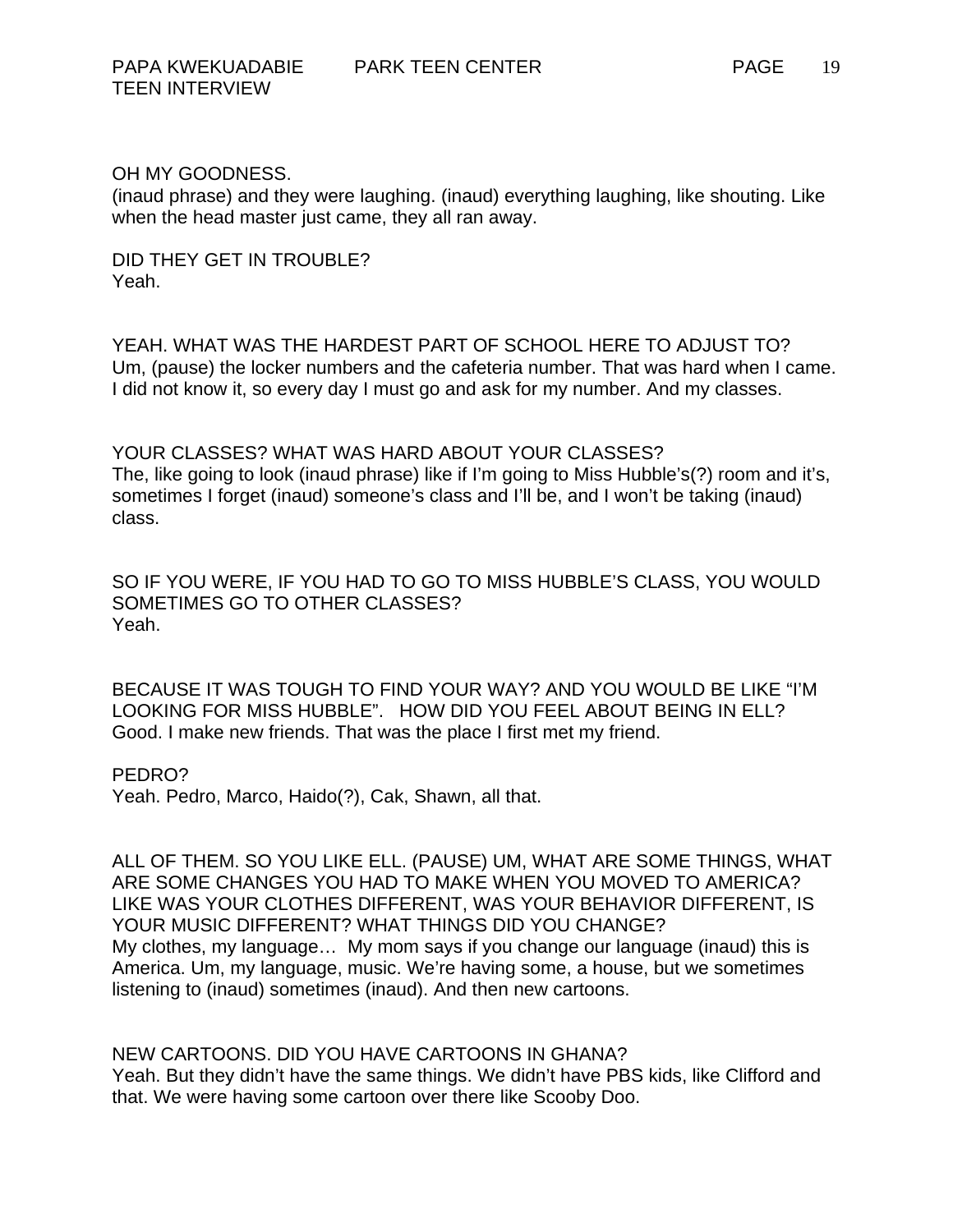YOU HAD SCOOBY DOO? Yeah. And some cartoons. We have Tom and Jerry. And…

WERE THEY IN ENGLISH OR WERE THEY IN GHANA? English.

THEY WERE IN ENGLISH. And the Prince of Egypt, that was Moses.

AND THAT WAS IN ENGLISH? Yeah.

WHAT DID YOU CHANGE ABOUT YOUR CLOTHING? I got new ones. And the old ones were (inaud). But my, when I came my mom was been buying me new clothes.

DID YOU HAVE TO GET WARMER CLOTHES? Yeah. Just when I came, I got it. Just like everything I'm wearing right now. I got it when I came.

YEAH? ARE THEY DIFFERENT STYLES? DID YOU WEAR DIFFERENT STYLES BACK IN, IN GHANA? Yeah. When I was in Ghana, the shirt I gave to my friend, that one there was a (inaud) it was a (inaud phrase).

SO WHAT MUSIC DO YOU LISTEN TO? (inaud), Hip Hop, (inaud). My dad listen to jazz.

JAZZ? And Latin(?). I hate it.

(LAUGH) DO YOU, UM, DO YOU STILL HAVE MUSIC FROM GHANA THAT YOU LISTEN TO? Yeah.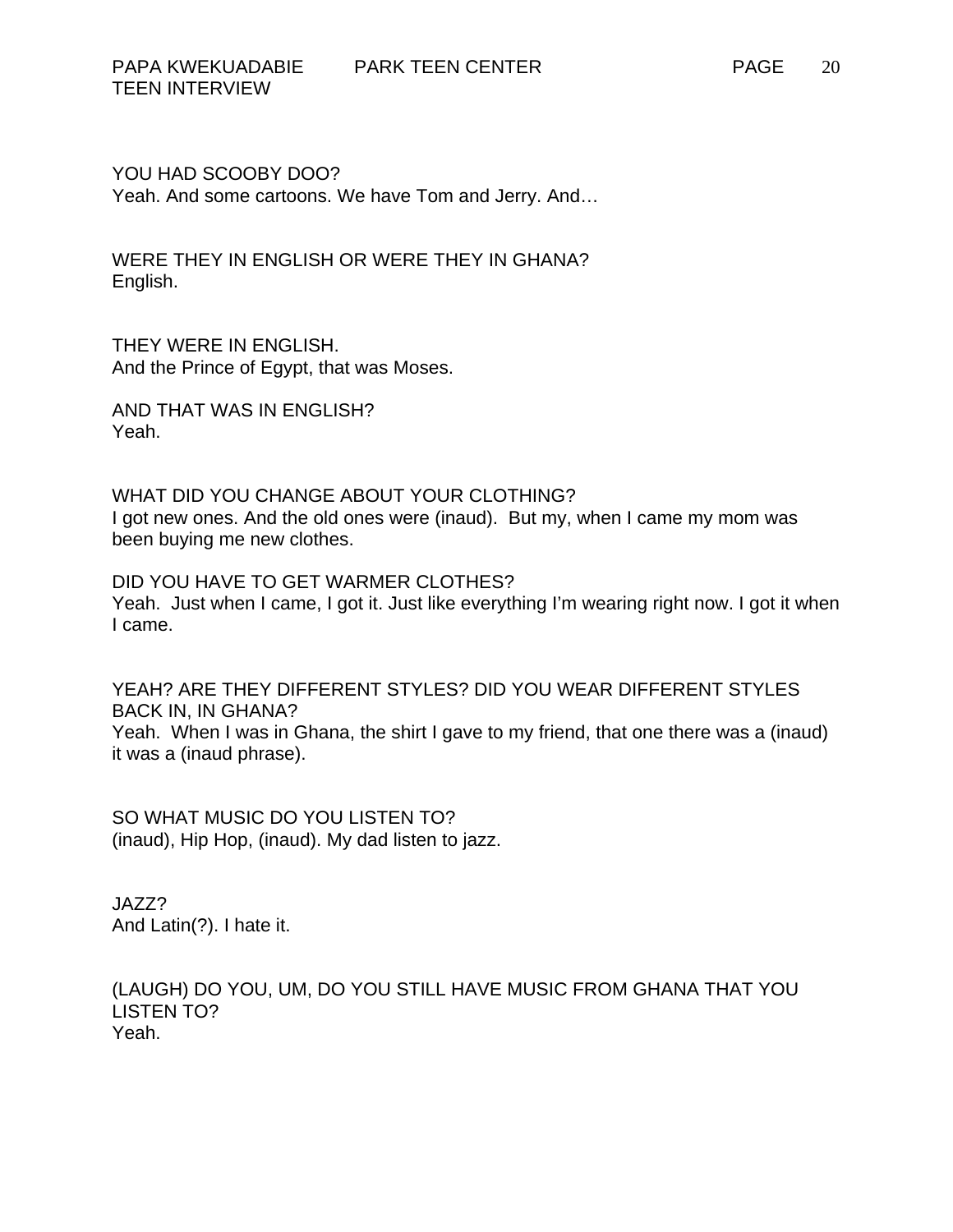HOW OFTEN DO YOU LISTEN TO IT? (inaud)

WHAT DOES GHANA MUSIC SOUND LIKE? Um, (pause) it sounds like a hip hop, the beat, (inaud).

# WHAT INSTRUMENTS DO THEY USE?

Drums. Trumpet. And that they do tsss tsss tsss, that one. I have a CD at home. I could even bring it.

YEAH, THAT WOULD BE GREAT, I'D LOVE TO HEAR SOME. WHAT, UM, WHAT THINGS DO YOU GUYS DO AS A FAMILY THAT YOU WOULD CONSIDER THINGS THAT YOU WOULD DO IN GHANA THAT YOU DO HERE? (pause) Um, sometimes my dad plays soccer with us.

### SO YOU STILL DO SOCCER.

Yeah. Like when we knew (inaud) at our school in the summer, we came here to play soccer. And sometimes we have a Game Cube.

# THE GAME CUBE.

Yeah. If we are playing my dad says let, we should let him try. And he will try when we're doing it. My mom gets buys all day. She has to go to work, school, so she doesn't have time.

WAS YOUR DAD ABLE TO FIND A JOB HERE? No. He goes to school.

HE GOES TO SCHOOL TOO. OH GOOD. UM, WHAT ABOUT HOLIDAYS. ARE THERE HOLIDAYS IN GHANA THAT YOU STILL CELEBRATE HERE? Christmas. Thanksgiving and Easter.

DID YOU CELEBRATE THANKSGIVING IN GHANA? (pause) YOU DID. But we not celebrate Halloween, Fourth of July, (pause) Martin Luther King.

DO YOU CELEBRATE THOSE HOLIDAYS NOW? Yeah, here.

# YEAH?

But in Ghana too, we have the Fourth of July (inaud) as much. (inaud) in Fourth of July, Ghana's is sixth of March.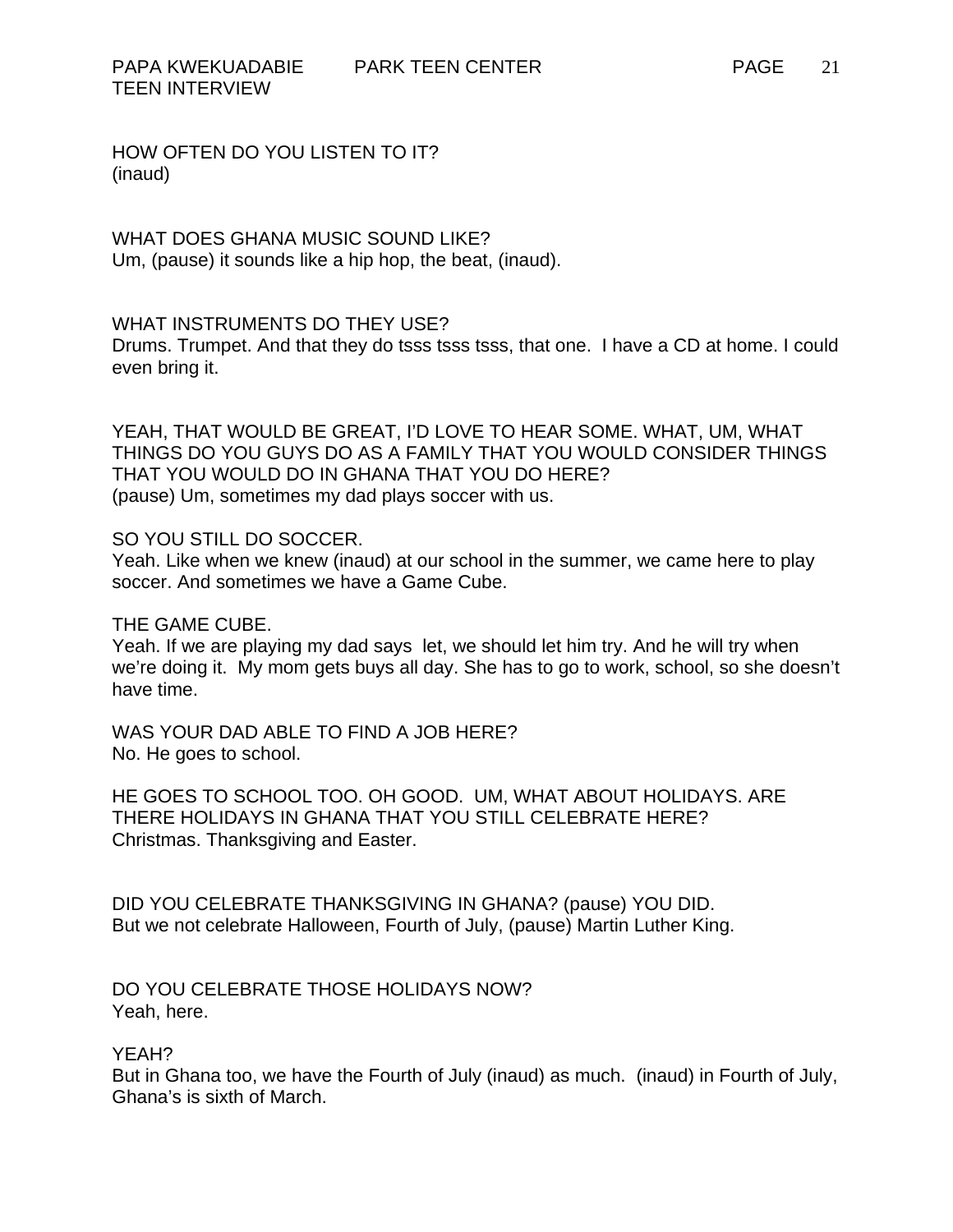THE SIXTH OF MARCH. WHAT DO YOU GUYS DO FOR THE SIXTH OF MARCH? HOW DO YOU CELEBRATE?

Um, some people go to the studio(?), uh, musicians go there to go and sing. And people will train(?) fireworks. And the president would come and (inaud) bring candy. That was it. But sometimes I don't go. I (inaud). If the stadium is here, I just live right here, so if they are doing it, I go and stand on top of the house and I'll be with my dad.

UM, WHAT LANGUAGE DO YOU SPEAK AT HOME? We speak English and Twe.

AND TREE? Twe.

I DON'T THINK I'LL EVER BE ABLE TO SAY THAT. HAVE YOU EVER HAD TO TRANSLATE FOR OTHER PEOPLE? Um, my little brother sometimes, like translates with me. But sometimes he understands.

DO YOU LIKE TRANSLATING? Somehow.

YEAH? UM, HOW DO YOU THINK OTHER, HOW DO YOU FEEL OTHER KIDS TREAT YOU BECAUSE YOU CAN SPEAK MORE THAN ONE LANGUAGE? Um, they treat me equal.

EQUAL? DO THEY THINK IT'S COOL THAT YOU CAN SPEAK ANOTHER LANGUAGE? Yeah. But I, I, (inaud) if his friends are there, because we (inaud).

HOW MANY LANGUAGES CAN YOU SPEAK? Two. But my dad can speak a lot.

HE CAN SPEAK A LOT. He can speak most Ghanaian languages.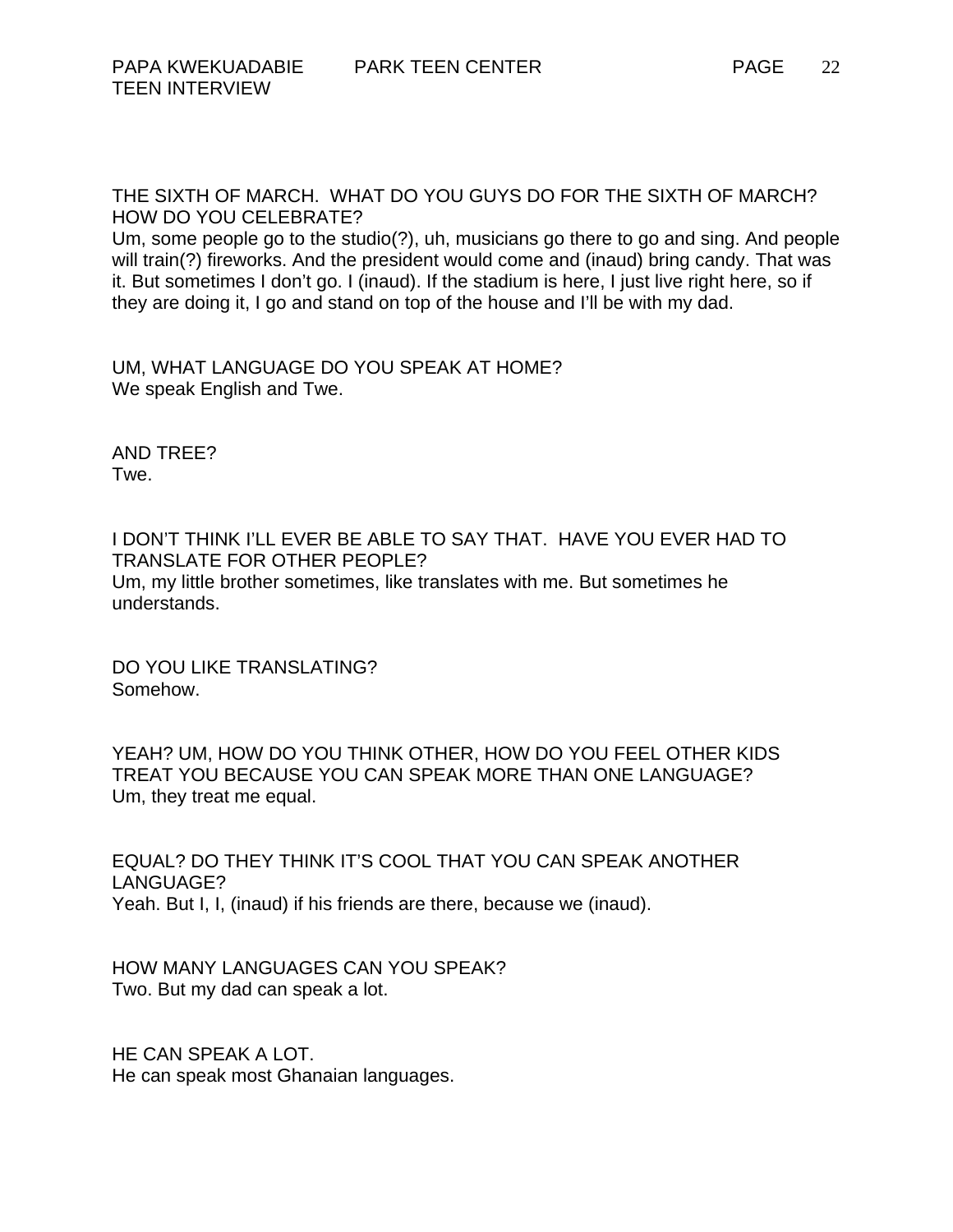OTHER THAN WRITING LETTERS TO PEOPLE BACK IN GHANA, HOW DO YOU KEEP IN TOUCH WITH PEOPLE BACK IN GHANA? Call.

YOU CALL EM. And email.

EMAIL? DO YOU GET TO TALK TO FRIENDS A LOT THROUGH EMAIL? Yeah.

WHAT DO YOU TELL THEM ABOUT AMERICA?

They ask me, um, I have, do you have planes and I say yeah. And I say you should (inaud) my old friends for me, I miss them. I wish that we were all here. And they say yeah.

DO THEY ASK YOU QUESTIONS ABOUT WHAT IT'S LIKE TO LIVE IN AMERICA? (pause) THEY DON'T?

They just call me, ask me how I feel. Then I call back, and I say yeah, and they say OK, and we talking, after that they put (inaud).

SO HOW DO YOU LIKE LIVING IN AMERICA? Good.

YOU LIKE IT GOOD? Yeah.

IF YOU COULD LIVE IN AMERICA OR GHANA, WHERE WOULD YOU LIKE TO LIVE?

Um, (pause) I prefer America, because Ghana they beat. But either way, if they don't beat and my friends and my everything were here too, I would prefer Ghana over America, if my friends too in Ghana was here, I'd have to prefer America.

SO IF YOUR FRIENDS, IF THEY DIDN'T BEAT IN GHANA, YOU WOULD PREFER TO BE THERE WITH YOUR FRIENDS. Yeah.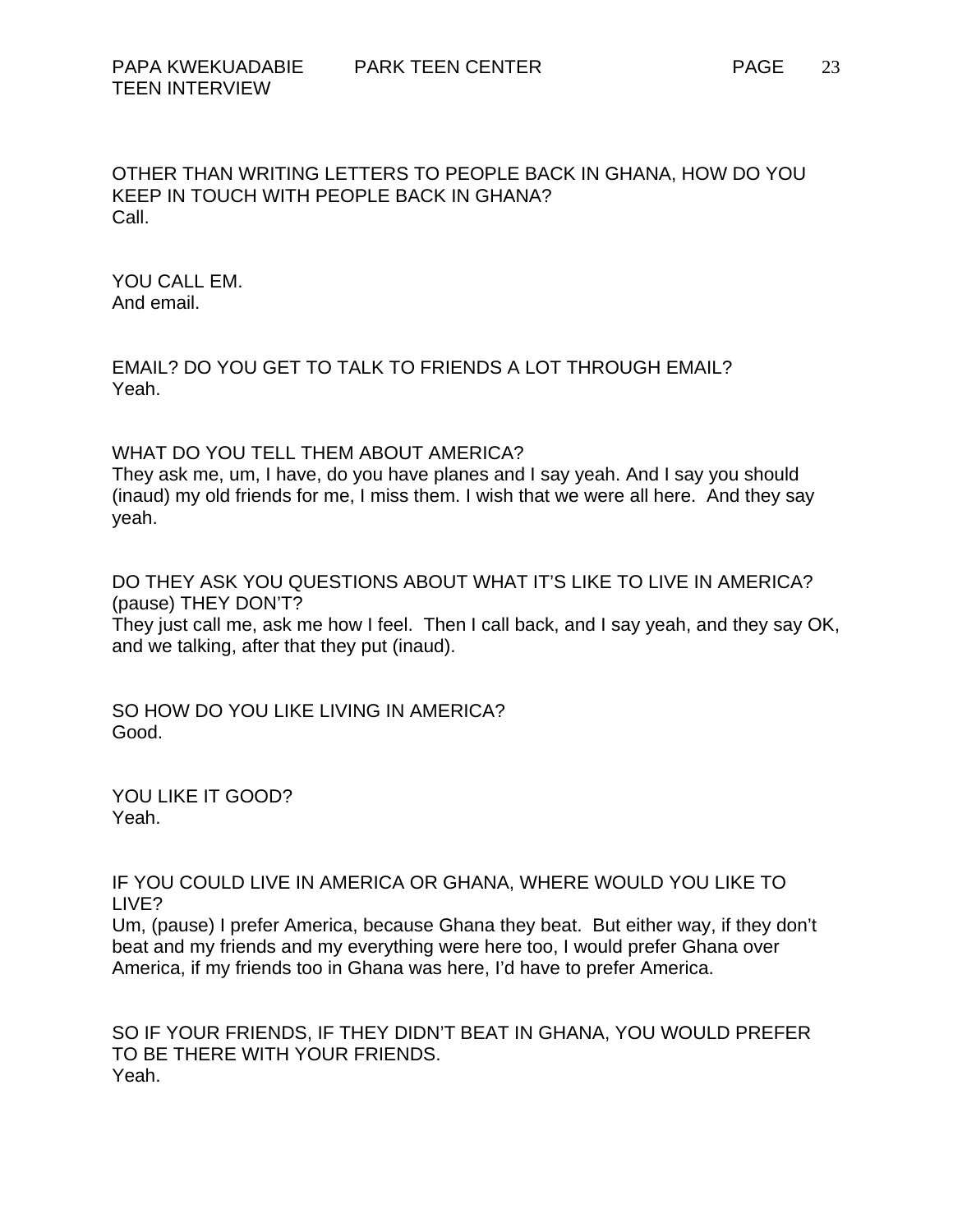BUT IF YOUR FRIENDS COULD MOVE HERE, THEN YOU WOULD PREFER TO BE HERE.

Yeah. I have friends that live (inaud).

YEAH. HAVE YOU BEEN ABLE TO GO BACK AND VISIT GHANA, SINCE YOU HAVE LIVED HERE?

No. We just came, uh, I didn't know, uh, if, if we will be going back home. Now my dad has been saying "you'll be going back, you'll be going back".

MAYBE WHEN YOUR PARENTS ARE OUT OF SCHOOL YOU'LL GO BACK? Maybe.

WHAT, WHAT HAS YOUR FAMILY DONE TO BE MORE AMERICAN? Um, (pause) work, visit friends, speak English, have friends with the Americans, go out and sometimes they surprised my mom. When she was celebrating her birthday, they surprised her.

HER FRIENDS DID?

She really loved it too to come to the restaurant, and when she just went there she saw the birthday cake and they was singing "Happy Birthday". So, uh, I think they made it (inaud) birthday. (inaud)

IS THERE ANYTHING ELSE, IS THERE ANYTHING ELSE YOU'D LIKE TO, UM, IF YOU COULD TELL FRIENDS WHO WERE LIVING HERE HOW TO BE MORE AMERICAN, WHAT WOULD YOU TELL THEM? I'd tell them to speak English and have friends. Like they will play for the first time with someone, so if you can just talk it's (inaud). After that, the first couple times and you become a friend.

ALRIGHT. IS THERE ANYTHING ELSE YOU'D LIKE TO TELL ME ABOUT GHANA? (inaud)

IS THERE ANYTHING ELSE YOU'D LIKE TO TELL ME ABOUT LIVING IN AMERICA? I have none.

NONE? NOTHING ELSE. OK, PAPA. THANKS FOR DOING THIS INTERVIEW WITH